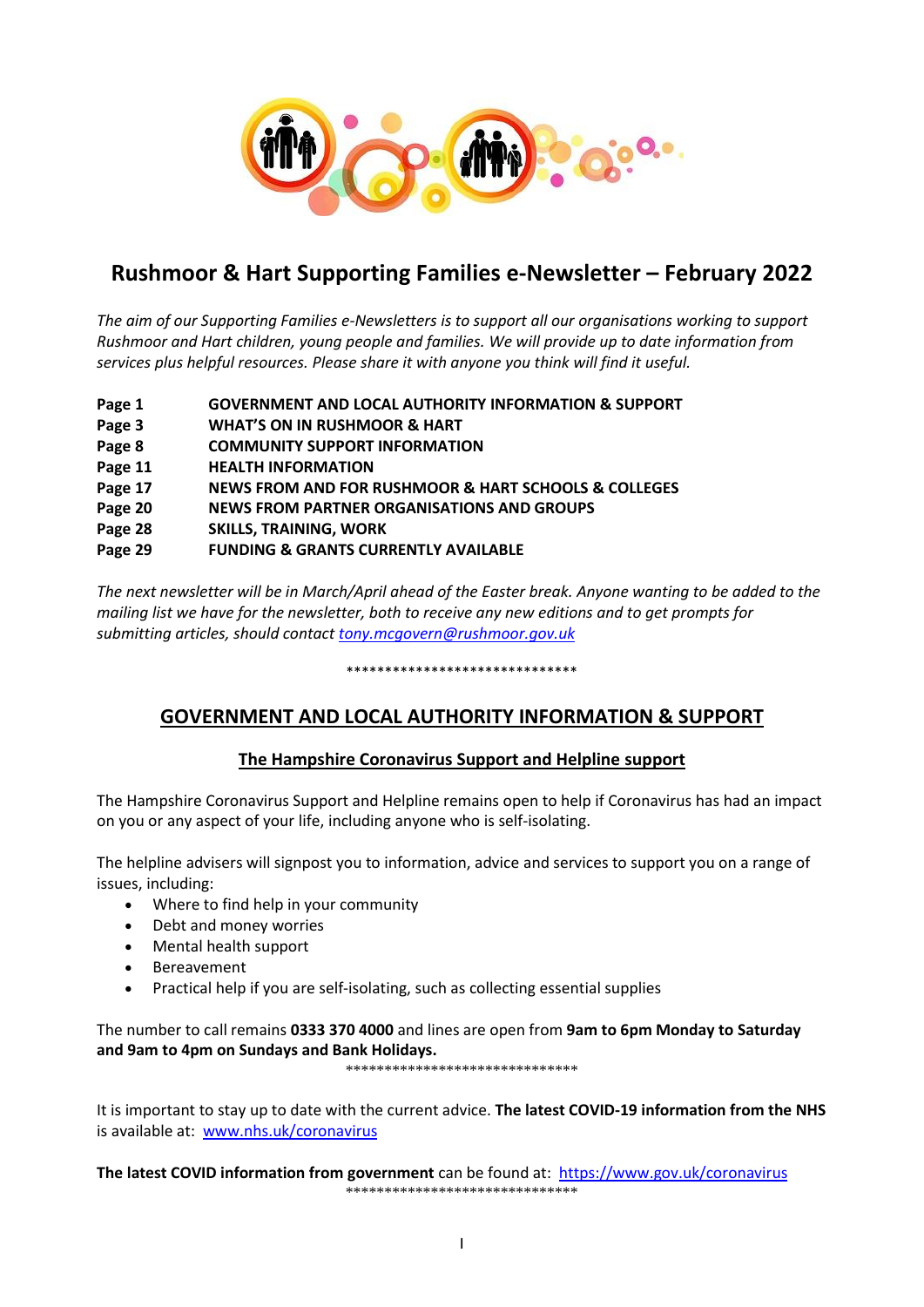### **Latest information and how you can get involved locally - RUSHMOOR**

The latest information is available on Rushmoor's website,<https://www.rushmoor.gov.uk/coronavirus> There is a Nepalese language version of this information at <https://www.rushmoor.gov.uk/article/11957/Nepali-translation>

This page contains information for people who are or would like to volunteer during the Covid-19 situation - [https://www.rvs.org.uk/covid-19-general-information-index/covid-19-information-for](https://www.rvs.org.uk/covid-19-general-information-index/covid-19-information-for-volunteers/)[volunteers/](https://www.rvs.org.uk/covid-19-general-information-index/covid-19-information-for-volunteers/)

It is also possible to register here to receive information on non-COVID-19 volunteering opportunities <https://www.volunteernorthhants.org/volunteering/>

### **Update from HERE FOR HART (coordinated by Hart District Council)**

![](_page_1_Picture_5.jpeg)

We all need a bit of support or guidance from time to time, but it's not always easy to know who can help or where to begin.

**Here for Hart webpages:** The new Here for Hart [section on our website](http://www.hart.gov.uk/hereforhart) brings together information and links to a range of support and resources to assist people, whether they are worried about money or their housing situation, looking to get into employment or training, or would like to improve their health and wellbeing. These pages are not intended to be a complete directory of services, but we hope they provide a starting point to help people find a way forward.

The web pages offer information about a range of support and services such as:

**Housing support**: Our Housing team can be contacted through the usual channels for information, advice and assistance to help resolve housing or homelessness issues. Email [housing@hart.gov.uk](mailto:housing@hart.gov.uk) or by phone 01252 774420 Monday to Thursday 8.30 till 5pm and Friday 8.30 till 4.30. Further information can be found at [www.hart.gov.uk/housing-advice](http://www.hart.gov.uk/housing-advice)

**Funds to help households with essentials:** Hart District Council administers two funds to support households that are most in need in the district. The Local Welfare Provision Hardship Grant is a financial assistance scheme to help people who are in a crisis or emergency situation and where low level financial assistance would help prevent the crisis or emergency from escalating. The Household Support Fund can provide assistance to individuals that do not have sufficient resources to meet the immediate short-term needs of themselves or dependents. Eligibility criteria apply and more information can be found in our [Covid-19 information hub.](https://www.hart.gov.uk/covid-19)

**Employment and skills support**: Here for Hart has supported the development of two employment initiatives to assist residents into work or training.

**Hart into Employment** is a supportive online community run by experienced careers advisers. The community aims to help Hart residents aged 18 and above who are out of work or at risk of redundancy. Job searching can feel like a lonely task, but Hart into Employment is here to help. If you know someone who is looking for work and would like a bit of support, please let them know about Hart into Employment.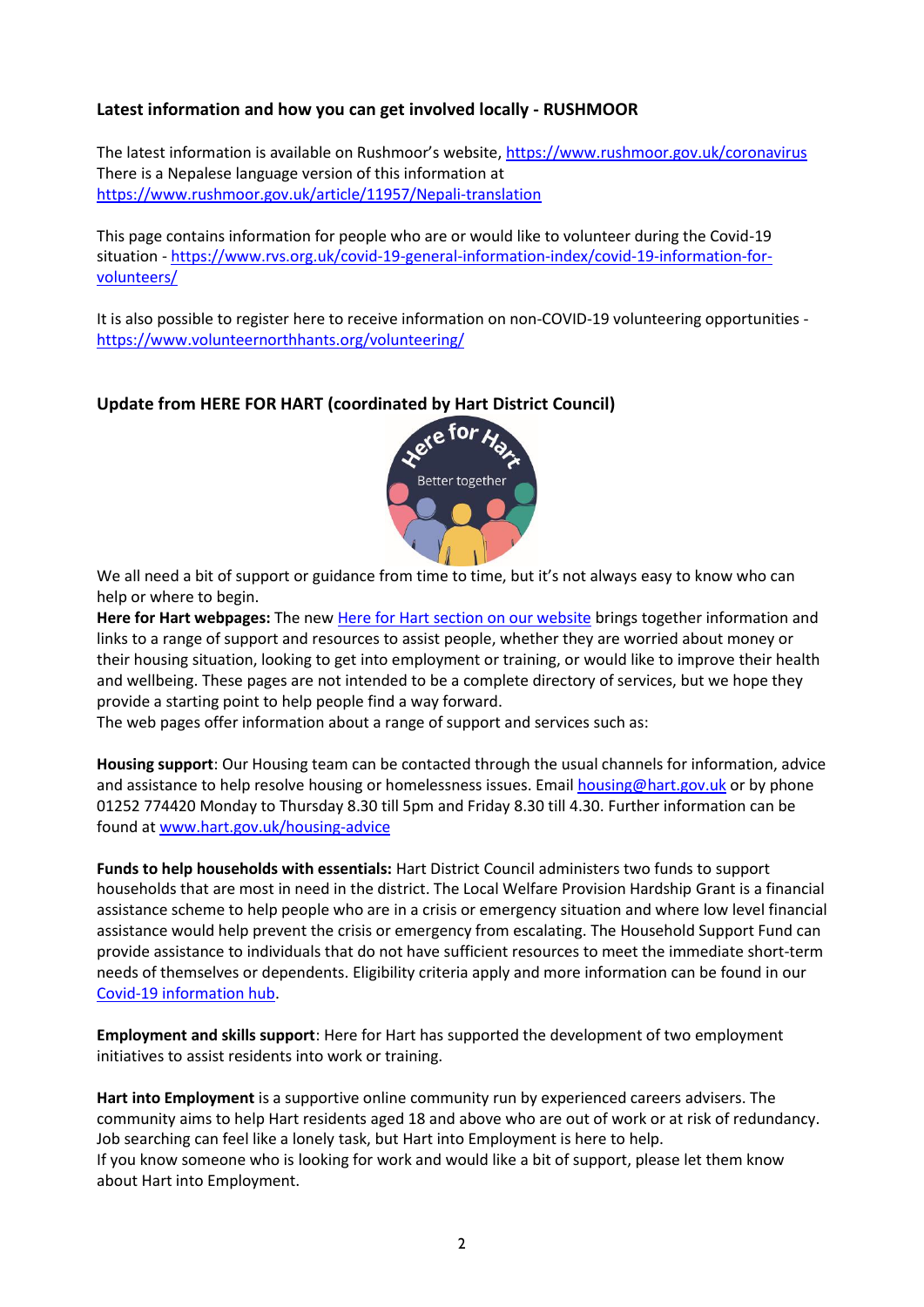Whether they are facing a specific challenge in their job search or would simply like to be part of a friendly group to build their confidence and help them stay motivated, find out how Hart into Employment can help: [www.jobclubs.co.uk,](https://eur02.safelinks.protection.outlook.com/?url=http%3A%2F%2Fwww.jobclubs.co.uk%2F&data=04%7C01%7Cliz.glenn%40hart.gov.uk%7C35a325b0fd1d45b8538508d9b027843b%7C437487d01c5f47b6bd4ea482ae3b011e%7C0%7C0%7C637734506024168144%7CUnknown%7CTWFpbGZsb3d8eyJWIjoiMC4wLjAwMDAiLCJQIjoiV2luMzIiLCJBTiI6Ik1haWwiLCJXVCI6Mn0%3D%7C3000&sdata=FwvnFJH4CkzqShZFH1u0MYenlmbJ6OUbF7BJHHp0QPw%3D&reserved=0) email [hart@jobclubs.co.uk,](mailto:hart@jobclubs.co.uk) or telephone 01483 604580.

Hart into Employment offers weekly Zoom groups with trained careers advisors, online information and resources, and support to explore your options. Members say it improves their motivation and selfconfidence and helps them feel more optimistic.

#### **North Hants Employment Skills Zone**

We have joined forces with Rushmoor and Basingstoke and Deane Councils to launch a new North Hants Youth Employment Skills Zone, providing dedicated employment support for 18–24-year-olds across the North Hampshire area. For more information on how this service can help visit [www.esznorthhants.org.uk](https://eur02.safelinks.protection.outlook.com/?url=http%3A%2F%2Fwww.esznorthhants.org.uk%2F&data=04%7C01%7CHelen.Charles%40Hart.gov.uk%7C63807447b8484aea76b308d9e00491cd%7C437487d01c5f47b6bd4ea482ae3b011e%7C0%7C0%7C637787132486177647%7CUnknown%7CTWFpbGZsb3d8eyJWIjoiMC4wLjAwMDAiLCJQIjoiV2luMzIiLCJBTiI6Ik1haWwiLCJXVCI6Mn0%3D%7C3000&sdata=KG9VAXnW4YyZzw4dm15ITBfWbh5EQr0VpHnKDToHhfo%3D&reserved=0) or email [jobskills@hart.gov.uk.](mailto:jobskills@hart.gov.uk)

#### **The Community Pantry** at Yateley Industries

Pay a £5 membership fee per shop to receive at least £15 worth of fresh, frozen and general foods. For information about how you can become a member Telephone 01252 872337 or Email [info@yateleyindustries.net](mailto:info@yateleyindustries.net)

#### **Mental health and wellbeing support**

Information about websites, Apps, helplines, and local services for children, young people and adults can be found on th[e Here for Hart pages](http://www.hart.gov.uk/hereforhart) and a[t Mental Wellbeing Hampshire.](https://www.hants.gov.uk/socialcareandhealth/publichealth/mentalwellbeinghampshire/moneyanddebt) \_<br>\*\*\*\*\*\*\*\*\*\*\*\*\*\*\*\*\*\*\*\*\*\*\*\*\*\*\*\*\*\*\*\*

### **Hampshire Children's Services**

Reporting concerns and general guidance should continue to be done in the normal way via <https://www.hants.gov.uk/socialcareandhealth/childrenandfamilies/contacts> or by phone at 0300 555 1384.

The separate 'Professionals line' also continues as normal. For single issue low level concerns the Family Support Service Level 2 request form should continue to be used.

\*\*\*\*\*\*\*\*\*\*\*\*\*\*\*\*\*\*\*\*\*\*\*\*\*\*\*\*\*\*

## **WHAT'S ON IN RUSHMOOR & HART**

### **West End Centre – Children's Festival**

#### **48 Queens Road, Aldershot, GU11 3JD**

With a brilliant programme during February half term for children and families, the Westy's Children Festival has got you covered. Some highlights include children's Bollywood Dance (24 February) and Create Your Own Story (22 February) workshops, plus inclusive and relaxed theatre gem *[Messy](https://www.westendcentre.co.uk/event/messy)* (24 February), which offers the perfect introduction to theatre, balancing family-friendly fun with valuable lessons for the developmental ages.

Head on over to **westendcentre.co.uk** to view the full programme. \*\*\*\*\*\*\*\*\*\*\*\*\*\*\*\*\*\*\*\*\*\*\*\*\*\*\*\*\*\*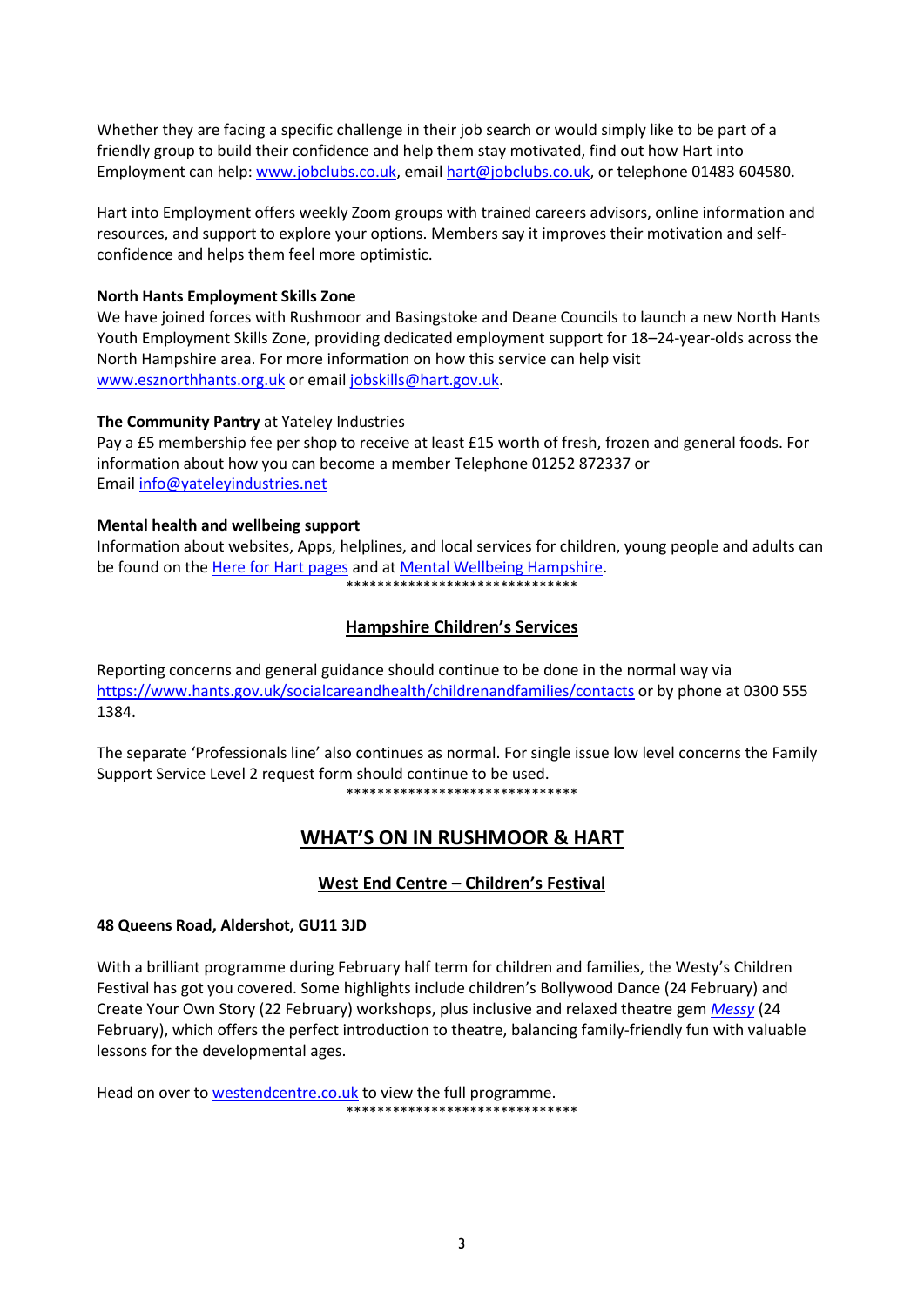### **Aldershot Military Museum – Half-term activities**

#### **Queen's Avenue, Aldershot, GU11 2LG**

For the half term holiday, Aldershot Military Museum is open every day from 10:00-16:00 until Sunday 27<sup>th</sup> February.

Not to be missed during a visit to the museum is the action-packed World War II assault course (weather permitting!). Including in the museum's admission ticket, little soldiers can enjoy jumping, leaping, climbing and swinging on apparatus inspired by real assault courses used in training during World War II.

#### **MODEL MAYHEM**

**Wednesday 23 and Thursday 24 February**, sessions across the day from 10:30-15:00

Paint and take home your own model soldier, with help from the British Model Soldier Society. As well as model painting, you can also enjoy watching and participating in tabletop historical wargames, demonstrated by Warlord Games. And the 2nd Queens Royal Regiment of Foot Napoleonic era reenactors will be on site, holding drills and performing firing sessions with period-accurate equipment. Pre-booking strongly advised for paint & take sessions. Suitable for ages 3+, children must be accompanied. £3 per make, museum admission applies. Please wear clothes that can get messy for painting activities. Wargaming and reenactor sessions are part of your standard museum admission ticket.

Website:<https://www.hampshireculture.org.uk/aldershot-military-museum>

Facebook: @AldershotMilitaryMuseum

Twitter: @AldershotMuseum

Instagram: Aldershot\_military\_museum

\*\*\*\*\*\*\*\*\*\*\*\*\*\*\*\*\*\*\*\*\*\*\*\*\*\*\*\*\*\*

### **Winter Reading Challenge at Hampshire Libraries.**

It's time to get cosy with the children's Winter Reading Challenge at Hampshire Libraries! Who doesn't love sharing a bedtime story or listening to a great audiobook? It's what winters were made for.

Read or listen to four books and collect stickers along the way. It's the perfect way to improve reading skills and get a jump start at school. You can get books from the *library* or download them for free from the digital library.

**The challenge runs until the 26th February**. Sign up online, read your first book and then come to a library to pick up a collector card and your first sticker!

Find out more on the Kids' Zone of our website [Kids Zone | Hampshire County Council \(hants.gov.uk\).](https://www.hants.gov.uk/librariesandarchives/kids-zone) We have lots of learning courses starting in Rushmoor and Hart libraries after half term. From Positive Parenting to Portrait Painting, Mindful Journaling to Menopause and Yoga, there's something for everyone! Browse our online shop - <https://bit.ly/3Bb3ffd> and search by library location to see which courses are running where and to book your place. Many of these courses are FREE for Hampshire residents.

And finally, there will be children's activities in some of our libraries during the half-term holidays, so remember to like/follow your local library on social media and keep up to date with their events and news.

\*\*\*\*\*\*\*\*\*\*\*\*\*\*\*\*\*\*\*\*\*\*\*\*\*\*\*\*\*\*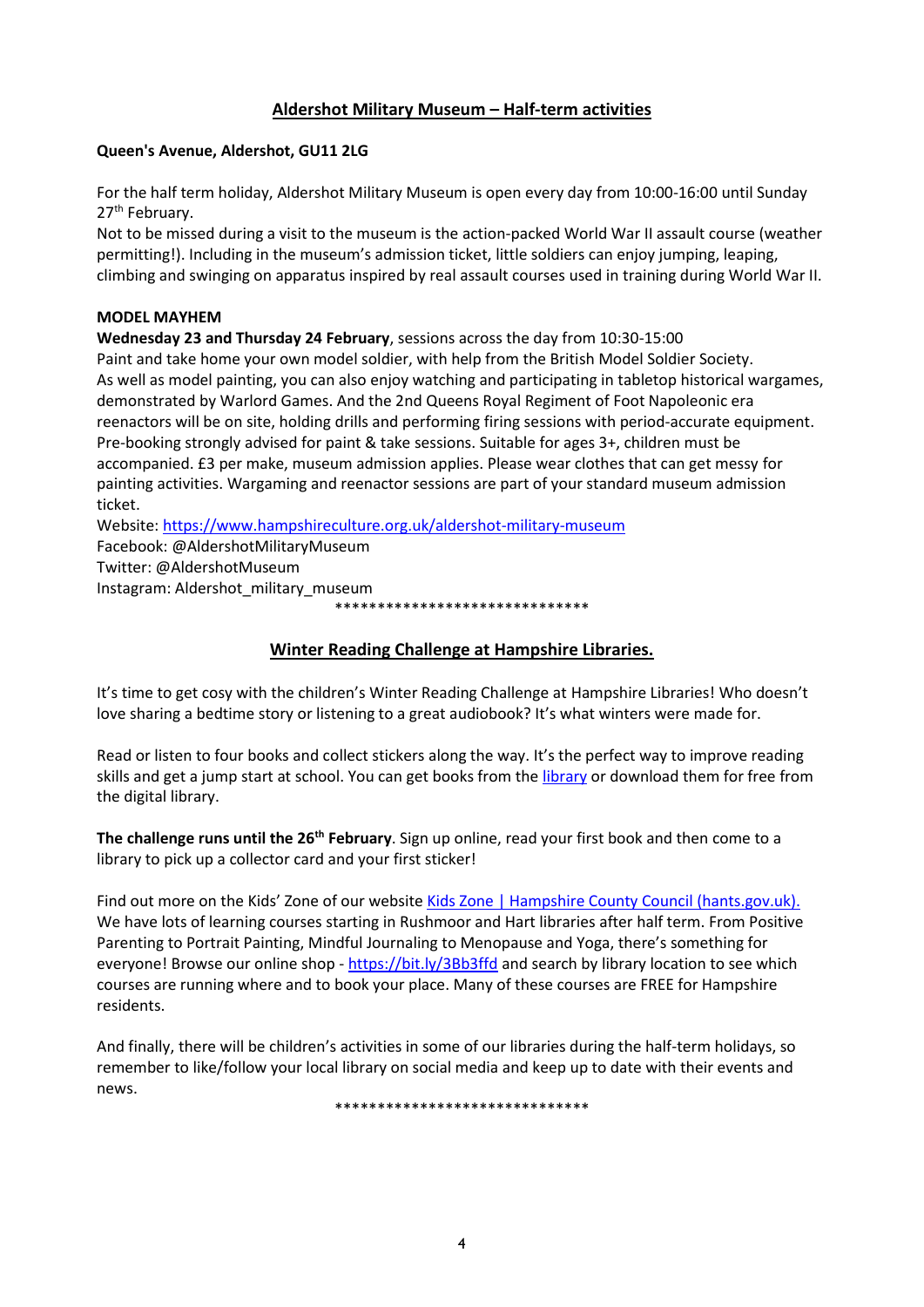### **Aldershot Pools – Holiday Opening Times**

#### **Aldershot Pools & Fitness Centre - Guildford Road, Aldershot, GU12 4BP**

Aldershot Pools opening times for the holiday week and pool programme details can be found at <https://www.placesleisure.org/centres/aldershot-pools-fitness-centre/> \*\*\*\*\*\*\*\*\*\*\*\*\*\*\*\*\*\*\*\*\*\*\*\*\*\*\*\*\*\*

### **Runways End Outdoor Centre – Half-term activities**

Runway's End Outdoor Centre is located just off the A325 between Farnborough and Aldershot. Our centre offers outdoor activities and accommodation options for those adventurous at heart.

#### **Half day adventures**

During February half-term we will be running our 2.5 hour family sessions. Scale our climbing wall and shoot some arrows in our indoor archery range.

Only £18 per person. Book online here: Runway's End - [Half Day Adventures » Calshot Activities Centre](https://calshot.bookinglive.com/runways-end-half-day-adventures?stage=Stage&fbclid=IwAR2NaIHBUmcbabJrnXXHC7UswNQ9yNB9J-YywH1OTUD3MYWis0pBhuveKh4)  [\(bookinglive.com\)](https://calshot.bookinglive.com/runways-end-half-day-adventures?stage=Stage&fbclid=IwAR2NaIHBUmcbabJrnXXHC7UswNQ9yNB9J-YywH1OTUD3MYWis0pBhuveKh4)

#### **Camping Pods**

We have availability at weekends in February for short stays in our fantastic camping pods. The pods sleep four per pod and are kitted out with underfloor heating and charging points, making a comfortable stay whatever the weather!

Only £48 per night. Book online here: [Runway's End Outdoor Centre, Aldershot -](https://www.pitchup.com/campsites/England/South_East/Hampshire/aldershot/runways_end_outdoor_centre/) Updated 2021 prices - [Pitchup®](https://www.pitchup.com/campsites/England/South_East/Hampshire/aldershot/runways_end_outdoor_centre/)

\*\*\*\*\*\*\*\*\*\*\*\*\*\*\*\*\*\*\*\*\*\*\*\*\*\*\*\*\*\*

### **Autism Friendly Fleet – Pop-Up Chill Zone at The Hub in Fleet**

**Autism Friendly Fleet** will be running their **Pop-Up Chill Zone at The Hub in Fleet** during the half-term break. Visit between 10am-4pm on Tuesday 22nd and Wednesday 23rd February 2022. Open to all SEN children and adults. There will be professional sensory equipment kindly donated from [www.sensorytoys.co.uk.](http://www.sensorytoys.co.uk/) Autism Friendly Fleet also provides Understanding Autism courses for businesses and organisations.

For more details about the Chill Zone and Courses, please visit www. [autismfriendlyfleet.co.uk](http://autismfriendlyfleet.co.uk/) \*\*\*\*\*\*\*\*\*\*\*\*\*\*\*\*\*\*\*\*\*\*\*\*\*\*\*\*\*\*

### **Squirrels Holiday Fun Club**

**We are running our successful Holiday Fun Club during February Half Term 2022 from 21st – 25th February and also during Easter 11th – 14th April and 19th to 22nd April**

Priory Park Pavilion, Priory Street, Farnborough, GU14 7HX

Squirrels Holiday Fun Club offers a wide range of fun activities indoors and outside including crafts, games and construction. Drinks and snacks including a light tea are provided. Please bring a packed lunch if you are staying between 1200 and 1230. Under 5 year olds must be dry in order to attend. **We are open 0800-1630.**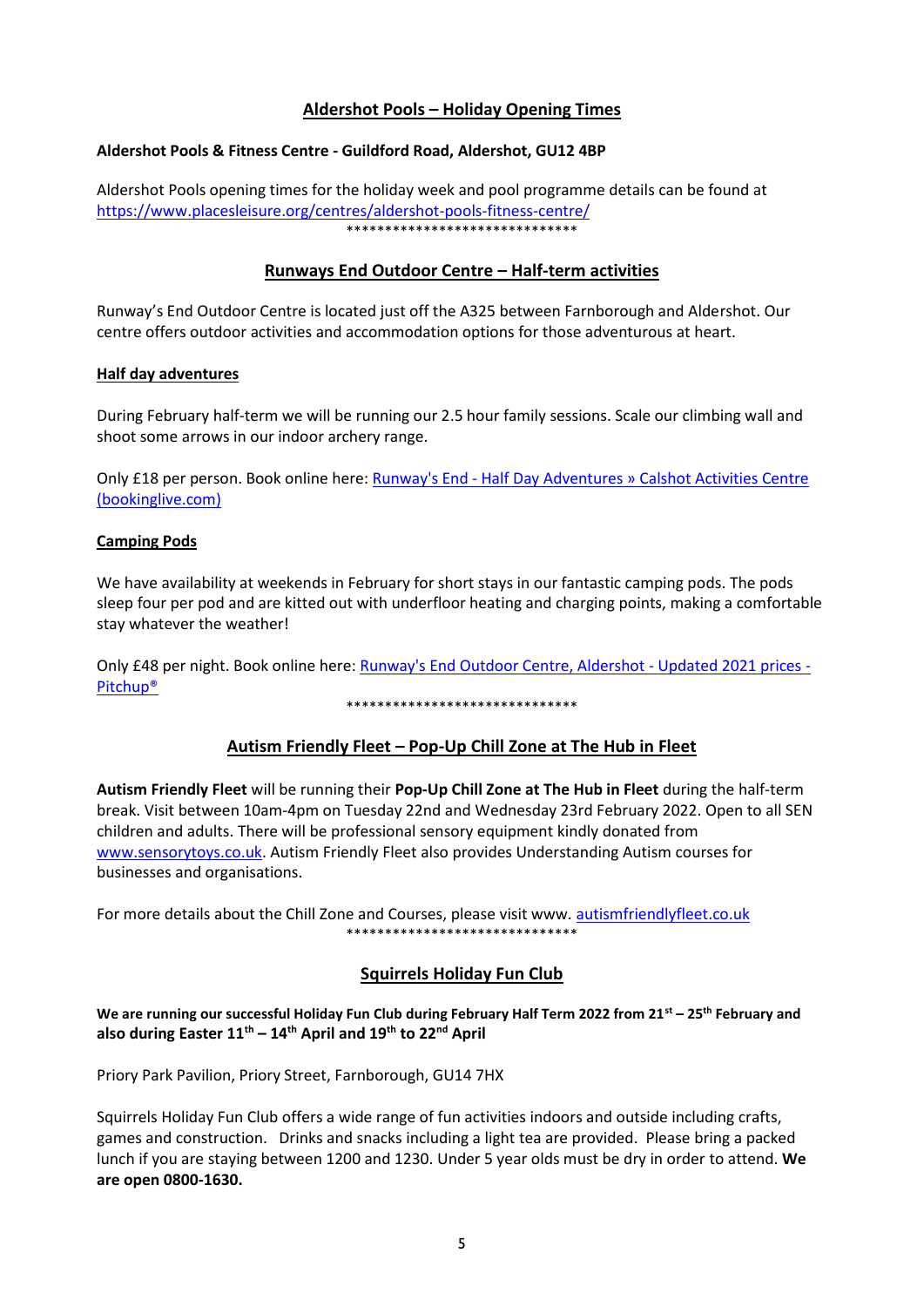| <b>Session Time</b>   | Price for under 5's | Price 5-11yrs |
|-----------------------|---------------------|---------------|
| 8.00am - 8.30am       | £5.00               | £3.00         |
| $8.30$ am $- 1.00$ pm | £22.50              | £18.00        |
| $8.30$ am $- 4.00$ pm | £35.00              | £25.00        |
| $8.30$ am $- 4.30$ pm | £37.50              | £27.00        |
| $9.00am - 12.00pm$    | £17.00              | N/A           |
| $9.00am - 12.30pm$    | £19.50              | N/A           |
| $1.00pm - 4.00pm$     | £15.00              | £12.00        |
| $1.00$ pm $- 4.30$ pm | £17.50              | £14.00        |

Pre-booking is essential. Please email [office@squirrelseducare.co.uk](mailto:office@squirrelseducare.co.uk) for booking and registration forms or call 01252 378 402 for more information. We look forward to welcoming your children to have some holiday fun with us!

#### \*\*\*\*\*\*\*\*\*\*\*\*\*\*\*\*\*\*\*\*\*\*\*\*\*\*\*\*\*\*

#### **Kaizen Karate Academy – Times and Venues**

#### **Tuesday**

St Augustine's Church Hall, North Lane, Aldershot Young beginners (5+) 5.30-6.30 Senior grades / adults 6.30-7.30

#### **Wednesday**

St Andrews Aldershot Garrison Church, Queens Avenue, Aldershot 5.30-6.30 Beginners (5-teen) £6 per session

Social distancing has been introduced throughout the lessons and pupils wash hands upon entering and leaving the dojo. There is more focus on learning and perfecting basics as it is not possible to run contact sessions with the current regulations in place. The club is following karate governing body regulations but still trying to ensure the students enjoy a blend of fitness, learning and perfecting moves.

If you are interested in your child attending please contact [Nathan Barham](https://www.facebook.com/groups/141697899265397/user/630420322/?__cft__%5b0%5d=AZVvgmsnhNFM084ngfmoKc5l6_1c35QcjgOg5Xsp1hQLuPNIPuJI8A88ABRncZZQM-w4zPx3rEfvAOnZccf6EP5v6RtXWatYL3Bye8C9r57G1Lju7aP-xs5lzkQRa0LCRyk&__tn__=-%5dK-R) or [kaizenkaratefarnborough@gmail.com](mailto:kaizenkaratefarnborough@gmail.com) or Chief Instructor Bill Cross on 07958630048 \*\*\*\*\*\*\*\*\*\*\*\*\*\*\*\*\*\*\*\*\*\*\*\*\*\*\*\*\*\*

### **Aldershot Heritage Trails**

The Aldershot Heritage Trails were officially launched in November, and provide an exciting new way for families to discover Aldershot's fascinating story and heritage.

There is a series of six trails exploring the civilian and military history of Aldershot since the Victorian era. With the ever-changing face of Aldershot, this project celebrates and commemorates over 160 years of the town's history from its humble beginnings as a small rural village to its current status. The trails focus on people, places, buildings, and events as we tell the story of Aldershot and its place in history as the 'Home of the British Army'.

#### The trails project includes:

**Smartphone app:** The best way to enjoy walking the Heritage Trails is with the trail's smartphone app. Using the app as you go along the routes of the trails, stories will automatically appear with audio commentaries, historic images and text. Along the Town Trail there are augmented reality and interactive features which help bring history to life in an informative and enjoyable way.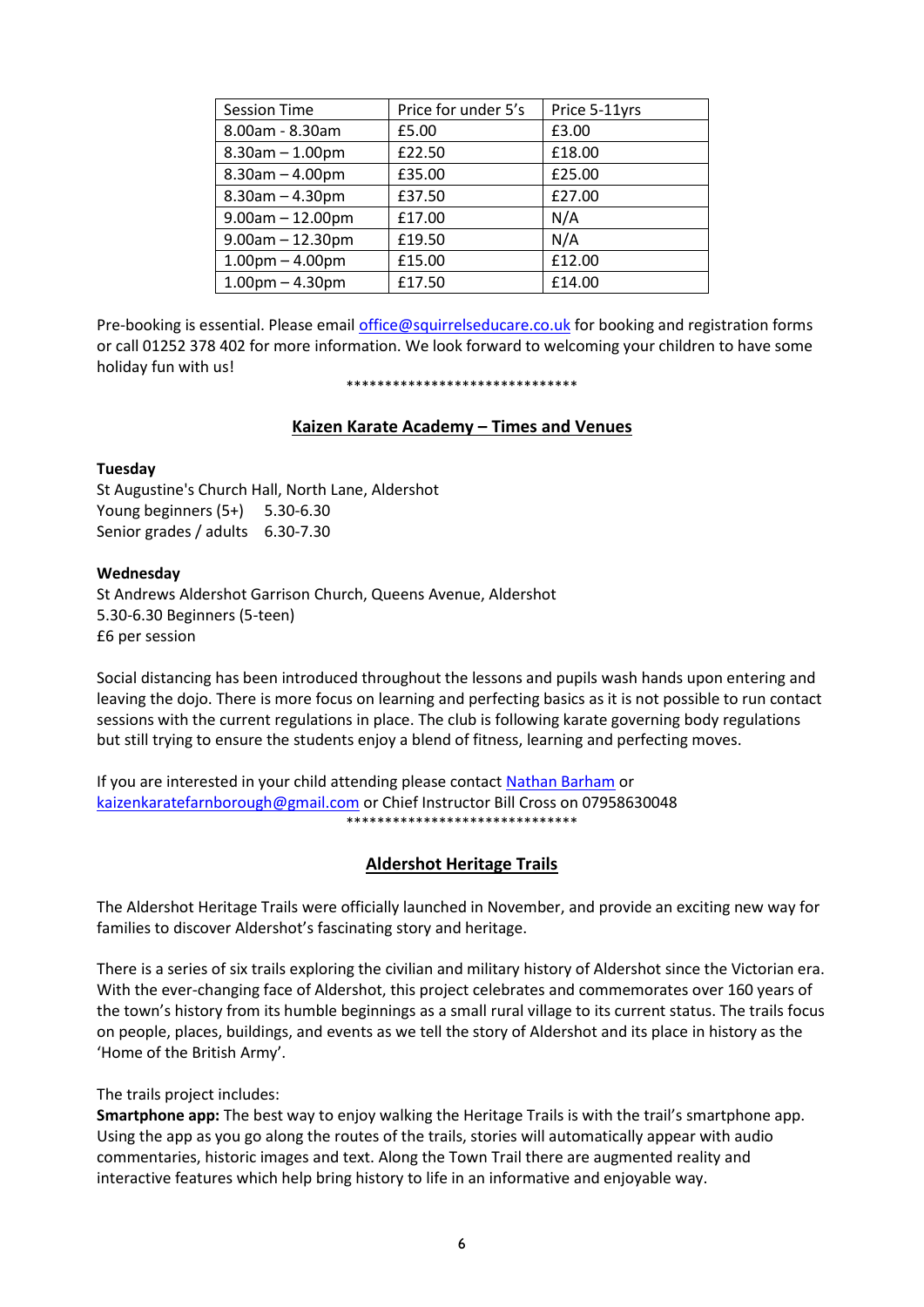For your free personal tour guide download our app, which is available for both iOS and Android devices. Search for 'Aldershot Heritage Trails' in your app store.

**Website:** As an alternative to the phone app, visit our Trails website at

[https://aldershot.placesandtrails.com/.](https://aldershot.placesandtrails.com/) On the website are maps of the trails and details of all the places of interest with information on their history and historic images.

**Booklet:** A booklet including maps of the trails and lists of points of interest is available free of charge from selected outlets in the town, including the Princes Hall visitor information centre, Aldershot Library, Aldershot Military Museum, Alpine Snowsports ski centre, and Rushmoor Borough Council offices. **Signs:** There is a series of totem signs around Aldershot to mark the start points of the trails, and at other selected sites of historic importance.

The six trails are:

**Town Trail:** Distance: 1.6 miles (2.6 km), duration: 3 hours. The Town Trail starts in Princes Gardens and explores historic sites in the town centre from the Victorian era and the early twentieth century. **Village Trail:** Distance: 2.3 miles (3.7 km), duration: 2.5 hours. The Village Trail starts at the railway station and looks at the early history of Aldershot when it was a small rural village and its growth after the 1850s.

**Wellington Trail:** Distance: 2.6 miles (4.3 km), duration: 3 hours. The Wellington Trail starts at the great Wellington Statue and explores the south-west of the old Army camp and the west of the town. **Redan Trail:** Distance: 2.8 miles (4.5 km), duration: 2.5 hours. The Redan Trail starts outside the Gallwey Road entrance to the Military Cemetery and covers the south-east area of the Army camp and parts of the eastern side of the civilian town.

**Marlborough Trail:** Distance: 3.7 miles (5.9 km), duration: 3 hours. The Marlborough Trail starts at the Aldershot Military Museum and explores the history of Aldershot Garrison, the 'Home of the British Army'.

**Stanhope Trail:** The Stanhope Trail covers the area of the former Stanhope Lines across the centre of the old Army camp, now the civilian Wellesley development. Please note that much of this area is under construction. At present only a small section of trail is open. On the website and in the booklet are details of the proposed route for the full trail when the land is open.

\*\*\*\*\*\*\*\*\*\*\*\*\*\*\*\*\*\*\*\*\*\*\*\*\*\*\*\*\*\*

### **Wavell Campus Leisure**

Wavell Leisure is a thriving part of the Wavell School and an important resource for the community. We provide a range of indoor and outdoor sports facilities as well as hosting evening classes and courses. **WE ARE OPEN & OPERATING UNDER THE CURRENT COVID-19 GOVERNMENT GUIDELINES HANDS – FACE - SPACE**

### **FACILITIES FOR HIRE**

OPENING HOURS

Monday to Thursday 5pm-10pm – Fridays 5pm-8pm – Saturday & Sunday 8.30am – 6pm SPORTS HALL £40.60 PER HOUR - DANCE STUDIO £21 PER HOUR - THE WAVELL HALL £21 PER HOUR COMMUNITY HALL £18 PER HOUR - CLASSROOM HIRE £9 PER HOUR – OUTDOOR NETBALL COURTS £18 PER HOUR.

### **WAVELL GYM MEMBERSHIP – ONLY £10 PER MONTH**

OPENING TIMES Monday 5pm-9pm Thursday 5pm-10pm Saturday 9am-6pm Tuesday 5pm-10pm **Friday 5pm-8pm** Friday 5pm-8pm Sunday 9am-6pm Wednesday 5pm-10pm All school holidays from 9am Weekend opening hours can change dependent on bookings. To double check please call 01252 317 603.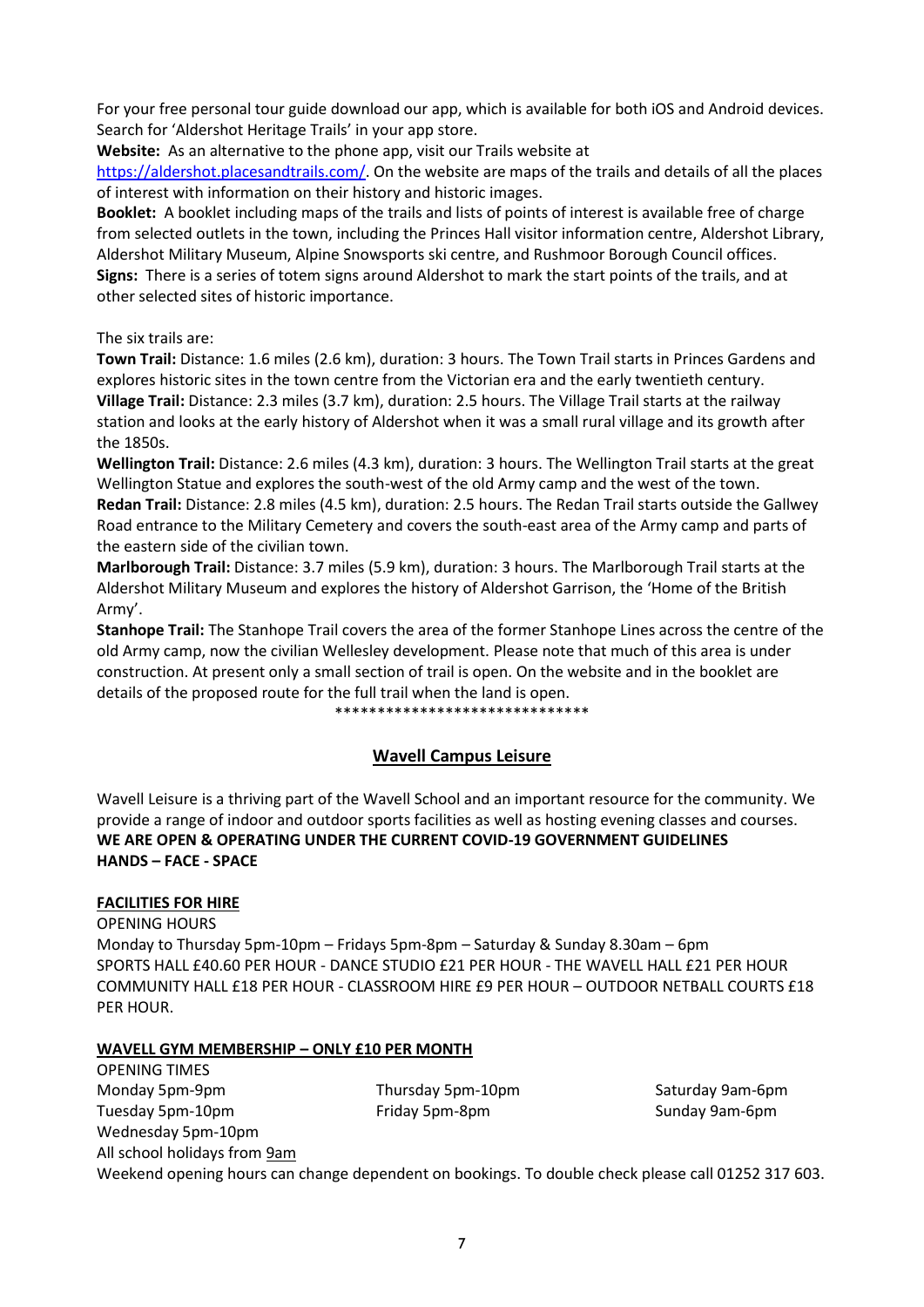### **PARTIES**

BOTH THE WAVELL HALL & COMMUNITY HALL ARE NOW FULLY BOOKED ON BOTH A SATURDAY & SUNDAY AND THE SPORTS HALL IS NOW ONLY AVAILABLE FOR PARTY HIRE FROM 3PM-6PM ON SATURDAYS - £40.60 PER HOUR

#### HOLIDAY CAMPS AT WAVELL CAMPUS LEISURE 2021/2022

CM SPORTS FROM MON 14TH FEBRUARY – FRI 18TH FEBRUARY 2022 8AM – 4.30PM For further information or enquires regarding hire, please emai[l Wavell.campus@wavell.hants.sch.uk](mailto:Wavell.campus@wavell.hants.sch.uk) check our website at [www.wavellschoolorg.uk/leisure/homepage](http://www.wavellschoolorg.uk/leisure/homepage) or call Wavell Campus Leisure on 01252 317603.

\*\*\*\*\*\*\*\*\*\*\*\*\*\*\*\*\*\*\*\*\*\*\*\*\*\*\*\*\*\*

## **COMMUNITY SUPPORT INFORMATION**

### **Citizens Advice Rushmoor – Energy Help**

With energy bills rising, some extra financial help has been made available for people struggling to pay. As part of a Hampshire wide initiative, Citizens Advice Rushmoor is able to issue energy vouchers to Hampshire residents in financial difficulties. To access that local help, call 01252 513051 or email via [www.citizensadvicerushmoor.org.uk](http://www.citizensadvicerushmoor.org.uk/)

There are lots of ideas around for energy saving measures which can really work - like insulation, using heating effectively (thermostats, radiators etc), and only heating the water you need in the kettle. Things are changing quite quickly, so it's always worth checking if any grants are available to help pay for improvements.

More information to help with energy issues is on the Citizens Advice Consumer Helpline on 0808 223 1133; or for general advice 0808 2787912.

\*\*\*\*\*\*\*\*\*\*\*\*\*\*\*\*\*\*\*\*\*\*\*\*\*\*\*\*\*\*

### **Citizens Advice Hart**

Our advisers can help you across several areas such as: -

Debt; Benefits; Housing; Employment; Family and personal matters; Taxes; Consumer and Immigration. Our offices are open in Fleet and Yateley for pre-booked appointments. We also visit outreach locations in the Hart area such as Café 46 in Yateley.

Demand for our service is growing rapidly and we need more volunteers so we can help more people. If you are interested, please get in touch via our [website.](https://citizensadvicehart.org.uk/get-involved/volunteering/) We are seeking a [Treasurer Trustee](https://citizensadvicehart.org.uk/treasurer-trustee-role/) and wide variety of volunteer roles such as reception/admin, fundraising, telephone assessors, and advisers.

One of our projects is The Forces Families Project, which offers free, confidential, independent and impartial advice, and support, to the military community in the North East Hampshire region. We advise on a range of issues such as housing, family relationships, benefits, debt, and immigration. We offer this advice to Serving personnel, their families and to veterans. We are a tri service project supporting the Army, Royal Navy and the RAF. We will look at your issues from a military perspective.

We also deliver financial capability training at Gibraltar Barracks and are working on extending the training to other areas and audiences.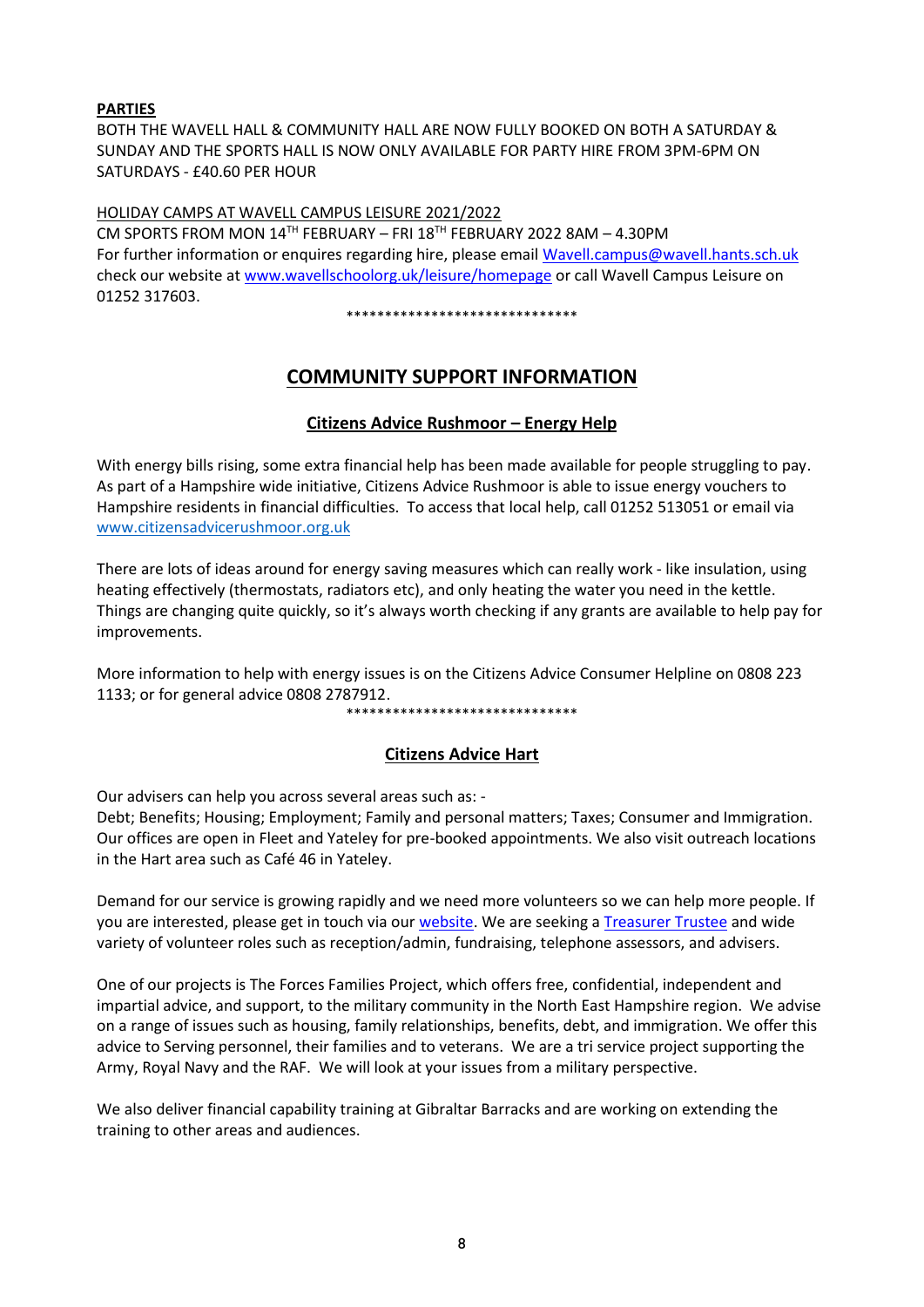We have started attending various outreach locations such as the Garrison Community Hub at Aldershot, every Tuesday morning along with coffee mornings at local schools and other venues in the North East Hampshire region.

We offer our advice through face-to-face appointments, zoom meetings, email or telephone whichever is best for you.

We can be contacted by phone (01252 749 265) or via a referral form on our website [here.](https://citizensadvicehart.org.uk/projects/the-forces-families-project/)

#### **National Adviceline**

Tel: 0800 1448848 **(freephone number) Local Email** [citizensadvice@hartcab.cabnet.org.uk](mailto:citizensadvice@hartcab.cabnet.org.uk) Citizens Advice Hart Admin Line: 01252 878435

#### **Help to Claim Universal Credit advice service**

Available 8am to 6pm, Monday to Friday through the free Help to Claim phone service. Tel: 0800 1448 444

**Hampshire Macmillan Service:** Benefits advice for people with cancer Available Monday to Friday 9am – 4pm Tel: 0344 847 7727 Email: [macmillan.cahampshire@cabnet.org.uk](mailto:macmillan.cahampshire@cabnet.org.uk)

**Forces Families project** - advice and support service for serving armed forces and particularly their families. **Referral telephone 01252 749265 or online** [Forces families project](https://citizensadvicehart.org.uk/projects/the-forces-families-project/) **or e-mail**  [joiningforces@hartcab.cabnet.org.uk](mailto:joiningforces@hartcab.cabnet.org.uk)

**Consumer Helpline** Tel: 0800 3161 442

#### **National Citizens Advice resources (updated daily)**

<https://www.citizensadvice.org.uk/>

\_\_<br>\*\*\*\*\*\*\*\*\*\*\*\*\*\*\*\*\*\*\*\*\*\*\*\*\*\*\*\*\*\*\*

### **Community Grub Hub CIC**

Whether you are volunteering, donating, swapping or shopping, all will receive a warm welcome from the volunteers. Any individuals or families in food poverty in the Rushmoor area can come to the store and shop for what they need. All we ask for is a few details to sign up to a loyalty card, so we can report back to our funders and donors how many people we have helped. The store is free to access but we do ask if visitors are able, that they make a small donation to help keep the project running.

We are based at: **2a Windsor Way, Aldershot GU11 1JG** We are open: every Tuesday 10am to 4pm Please signpost your families in need. For more information please follow the project's [Facebook page](https://www.facebook.com/CommunityGrubHub) or emai[l grubhub@rvs.org.uk](mailto:grubhub@rvs.org.uk)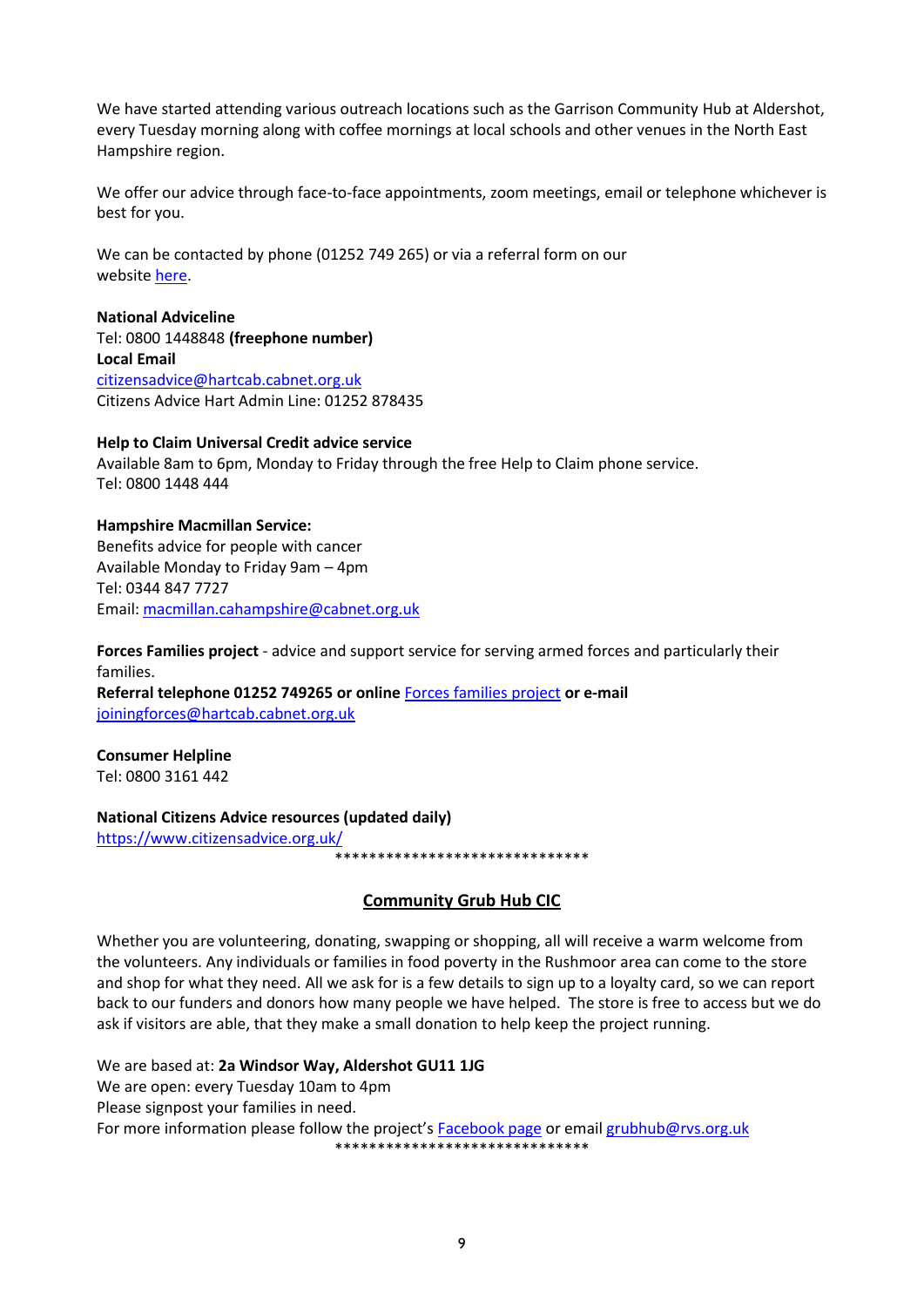### **The Community Cupboard at the Vine Centre, Aldershot**

Food sharing to reduce food waste and tackle food poverty in our community. Our cupboard is FREE for anyone, especially families needing help with food.

Please get in touch if you need help – 01252 400 196 Opening hours: Monday – Wednesday 10am – 3pm.

FREE for anyone in the community. Just come along, no need to bring anything to donate. Donate & Exchange: You're welcome to donate and exchange items if you're able. Bring things you have in excess and see if there is something you'd like in return.

[www.thevinecentre.org.uk](http://www.thevinecentre.org.uk/) [info@thevinecentre.org.uk](mailto:info@thevinecentre.org.uk) \*\*\*\*\*\*\*\*\*\*\*\*\*\*\*\*\*\*\*\*\*\*\*\*\*\*\*\*\*\*

### **Church of the Good Shepherd – Food Support**

### **Free Food Essentials – Fridays 10am-12noon**

The Church of the Good Shepherd is open on Friday mornings for anyone to collect a bag of free food essential items – No Questions Asked.

#### At the **Church of the Good Shepherd, Sand Hill, Farnborough, GU14 8ER**

#### **The Larder Foodbank**

We deliver food parcels to families and individuals in need on Monday, Wednesday and Friday afternoons.

To receive a food parcel, you must be referred by a professional. This can be: Your Key Worker/Social Worker, your children's school, your GP surgery, Housing Association, Citizen's Advice, Rushmoor Borough Council, Christians Against Poverty (CAP). If they are happy to refer you, they will need to call the Larder Phone (07501 202546) and leave a message with your details. We can then deliver a food parcel to you.

For more information please contact Abbie Edwards - Pioneer Community Worker Phone: 07845 175 158 Email: [community@goodshepherdchurch.org.uk](mailto:community@goodshepherdchurch.org.uk) \*\*\*\*\*\*\*\*\*\*\*\*\*\*\*\*\*\*\*\*\*\*\*\*\*\*\*\*\*\*

### **Domestic Abuse Support Club for Young Children (RADA)**

A Domestic Abuse Support Club for Young Children - **Resilience against Domestic Abuse** (**RADA**) - is now running weekly on Mondays 4pm - 5.30pm and is going well with a group of 7, soon to be 8 children attending - providing strong emotional support for the complex needs of children and often the wider family, too.

The project has been incredibly well received by Children's Services and the parents that can see the damage that has been done.

RADA is a free session for children of junior school age, who have been witness to domestic abuse in the home. This project works on an early intervention model with an appreciation of the child's life situations. The project will offer children a safe, warm welcoming place, which offers them space, time, and freedom to:

- · Have time out.
- · Play and learn.
- · Feel supported and understood.
- · Have the opportunity to express themselves in a safe environment.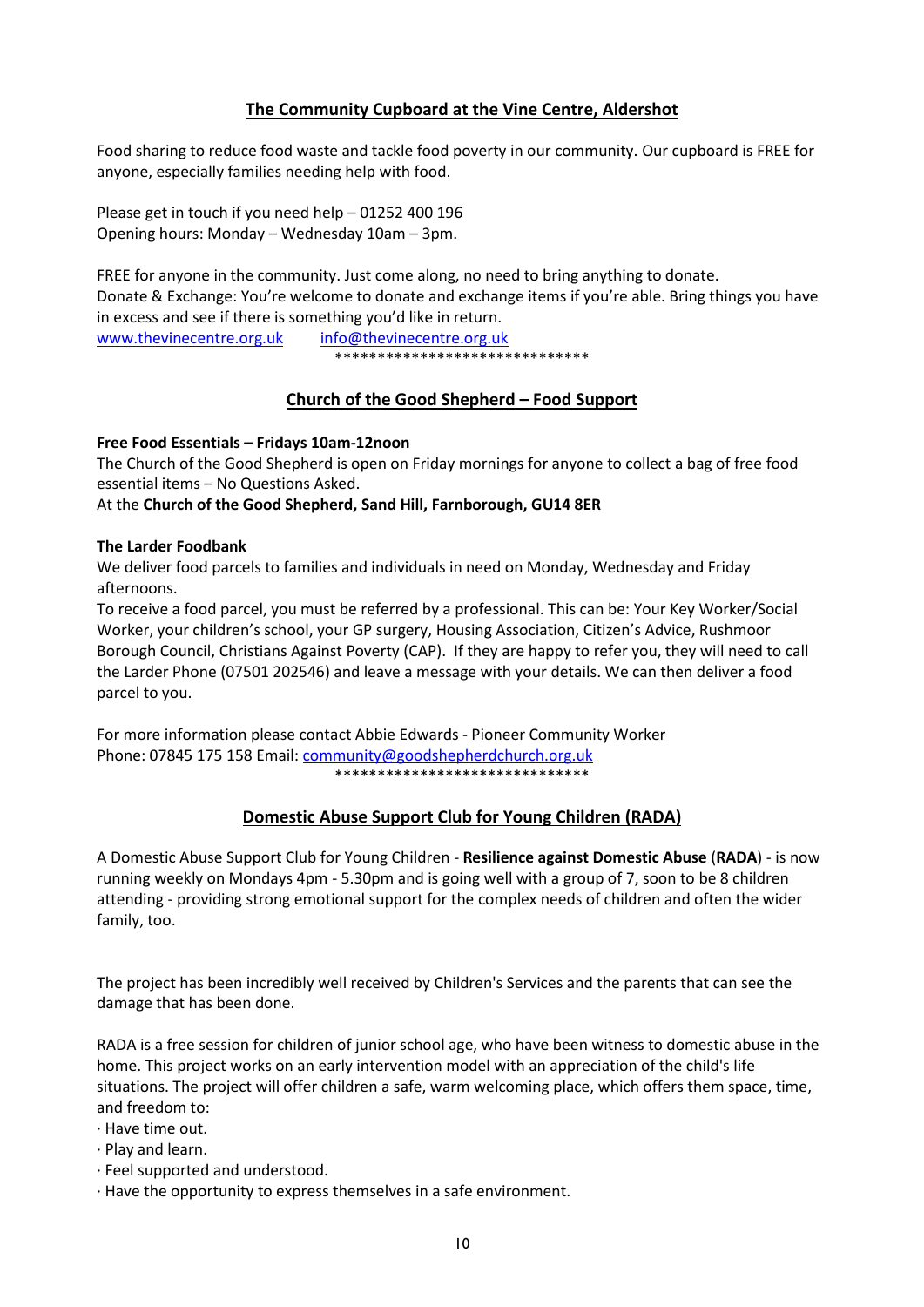· Understand their environment and what they are witnessing.

· Develop strong & effective relationships with the Youth Work team who will be able to offer ongoing support.

This project actively seeks referrals from any supporting agencies and family members. Please download the referral form from our website Services | Fleet Phoenix, complete this and return it to Charlotte [charlotte.tickner@fleetphoenix.co.uk](mailto:charlotte.tickner@fleetphoenix.co.uk)

For more any more information, please contact Charlotte or give our office a call 01252 812 308. Please keep an eye on our social media for more updates on this service and many others. (1) Fleet Phoenix | Facebook (2) Fleet Phoenix (@fleetphoenix11) • Instagram photos and videos

\*\*\*\*\*\*\*\*\*\*\*\*\*\*\*\*\*\*\*\*\*\*\*\*\*\*\*\*\*\*

## **HEALTH INFORMATION**

## **NHS Health Information**

### **Worried about the health of your child?**

Worried about the health of your child? Unsure if you can stay home or need to seek healthcare support?

The NHS Frimley Healthier Together website is here to support parents and carers. It provides

- Expert advice from local healthcare professionals
- Clear traffic light system for illness advice and red flags
- Covers topics such as coughs, colds, fever, head injury, covid to mental health and emotional wellbeing

\*\*\*\*\*\*\*\*\*\*\*\*\*\*\*

• Signposts to local services

visit<https://frimley-healthiertogether.nhs.uk/>

**Mental health and wellbeing**

We all have mental health, just as we all have physical health. 1 in 6 young people aged 5 to 16 will suffer from poor mental health – it can affect anyone, but many young people feel they need to pretend nothing is wrong. No matter how difficult life can feel at times, there are free sources of support available.

The Frimley Healthier Together website has a section on children and young people's mental health. It provides information and links to sources of support some of which are online, some of them are faceto-face. Some of these sources are local – others are national. Visit[: https://frimley](https://frimley-healthiertogether.nhs.uk/mental-health/your-local-mental-health-resource)[healthiertogether.nhs.uk/mental-health/your-local-mental-health-resource](https://frimley-healthiertogether.nhs.uk/mental-health/your-local-mental-health-resource)

Resources for children and young people include:

**Little Blue Book on Sunshine:** The #littlebluebookofsunshine booklet, shares mental health and wellbeing advice for children and young people across Hampshire. It shares lots of tips and things you can do now to feel better and where to get help when you need it. Download it now for free via the Apple Books or Google Play Books.

**#CopingGuides**: The guides list some of the best reliable and free sources of information and advice to help children and young people and their families to cope with life under lockdown and beyond. The young person's guide contains lots of useful self-help apps and websites and a range of resources, including local and national services to support young people with their mental health. Visit: [#Coping guides | Frimley Health and Care](https://www.frimleyhealthandcare.org.uk/coping%E2%80%AF)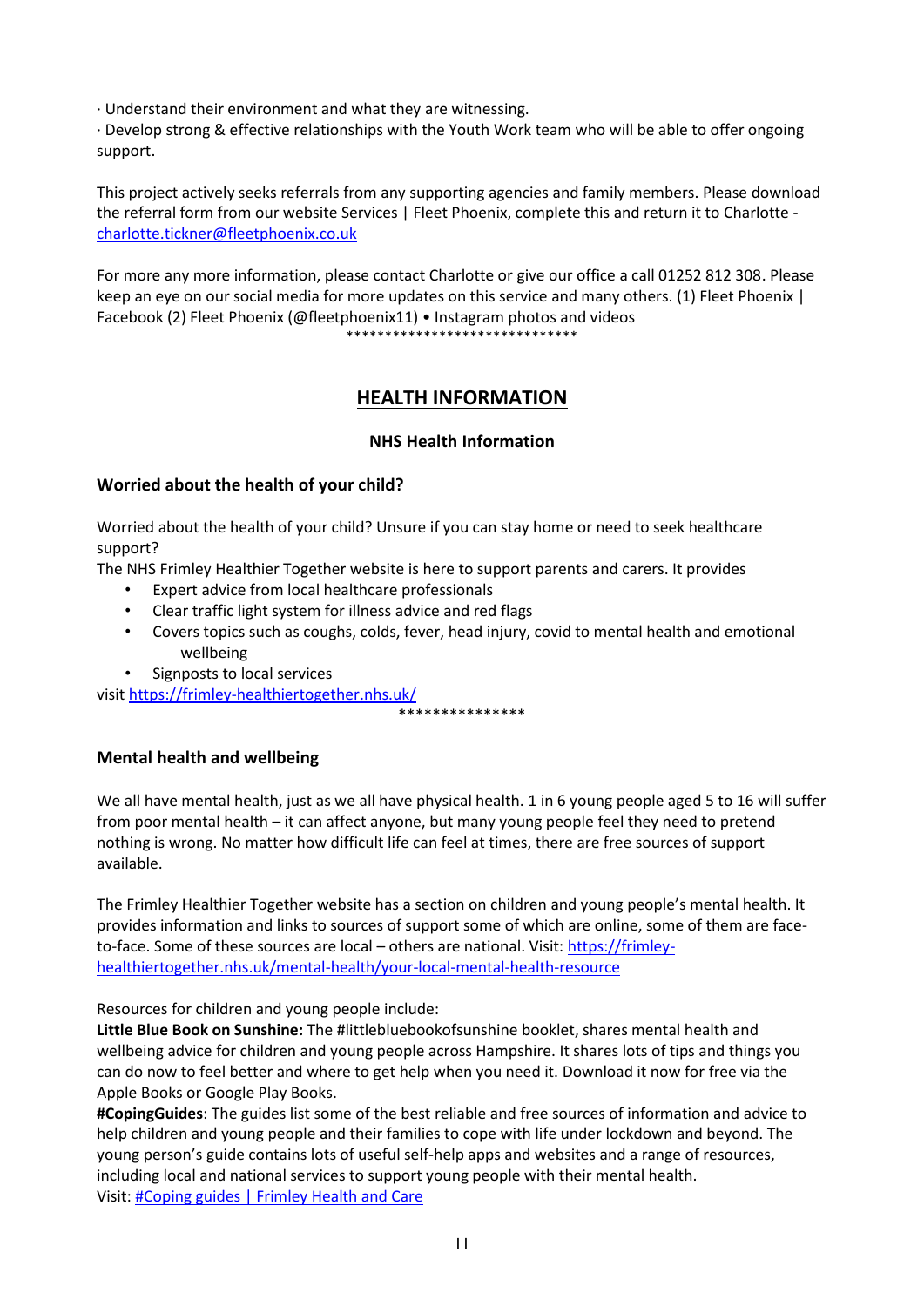[Kooth](https://www.kooth.com/) **Offers a [Digital online counselling](https://www.kooth.com/)** and emotional well-being support  service for young people in Hampshire. It is a free, safe, secure and anonymous means of accessing support for all emotional health and wellbeing needs providing users with access to a professional team of qualified counsellors. Kooth has a range of additional support features such as discussion boards, magazines and wellbeing activities, providing additional support with peer to peer and community support. All elements of the site are safe and secure and pre-moderated. Young people in Hampshire aged 11-25 have Free access to the service.

[No Limits Safe Haven](https://nolimitshelp.org.uk/get-help/health-wellbeing/safe-havens/) provides a safe space for children and young people aged 10-17. No Limits offers out of hours emotional and practical support with your mental health in a confidential, friendly and supportive environment. Currently providing an online, telephone and face-to-face service (by appointment only) in Farnborough.

#### Hampshire Counselling services

For young people aged 14-17 call: 02380 224 224 or visit: [www.nolimitshelp.org.uk](http://www.nolimitshelp.org.uk/) For young people 5-17 Call: 02382 147 755 or visit: [www.hampshireyouthaccess.org.uk](http://www.hampshireyouthaccess.org.uk/)

These Hampshire wide counselling services allow young people an opportunity to talk to a trained person in confidence, about anything of worry or concern. Counsellors are trained to listen to young people's issues and worries without judgement and without telling them what to do. The services offer face to face, online and telephone and group sessions depending choice and need.

**Sasha's Project** is a not for profit organisation that was set up in memory of a local Hampshire resident. The project runs a drop in crisis centre at the Point Youth Centre, Harlington Way, Fleet, GU51 4BP. Open 10pm-6am every Saturday night. It is a safe haven for young people aged 16-25 who are experiencing a mental health crisis or suicidal ideation. It offers a caring, non-clinical environment and complete confidentiality.

### **The Point Youth Centre, Harlington Way, Fleet GU51 4PB**

Contact number to call (during opening hours only) 0774 111 7655 For more information visit [www.facebook.com/sashasproject](http://www.facebook.com/sashasproject)

### [Hampshire CAMHS](https://hampshirecamhs.nhs.uk/%C2%A0)

Hampshire CAMHS provide emotional wellbeing and mental health support for children and young people aged 6 to 18, registered with a GP in North East Hampshire. The Hampshire CAMHS website provides a safe, trustworthy and engaging platform for any young person, parent/carer or professional wanting to access high quality, accessible information, advice, guidance on emotional and mental health and wellbeing. If you are waiting to hear about your first appointment and things are getting worse or you are worried that you haven't heard, please phone 0300 304 0050 Monday to Friday 9am to 5pm. Outside of these hours, if you need urgent help please contact 111, where our Paediatric Mental Health Practitioners will be able to help you.

#### \*\*\*\*\*\*\*\*\*\*\*\*\*\*\*\*

### **FREE online parenting courses for local families**

The Solihull Approach offers free online e-learning courses for parents/carers. Courses include top tips from childcare, education and NHS health experts including midwives:-

- Understanding your pregnancy, labour, birth and your baby
- Understanding your baby
- Understanding your child 0 to 19 years
- Understanding your teenager's brain and a version for teenagers themselves

The online guides contain advice relevant to expectant parents, parents, grandparents and carers of children of all ages including those with Special Educational Needs and Disabilities (SEND). The guides are also available in different languages.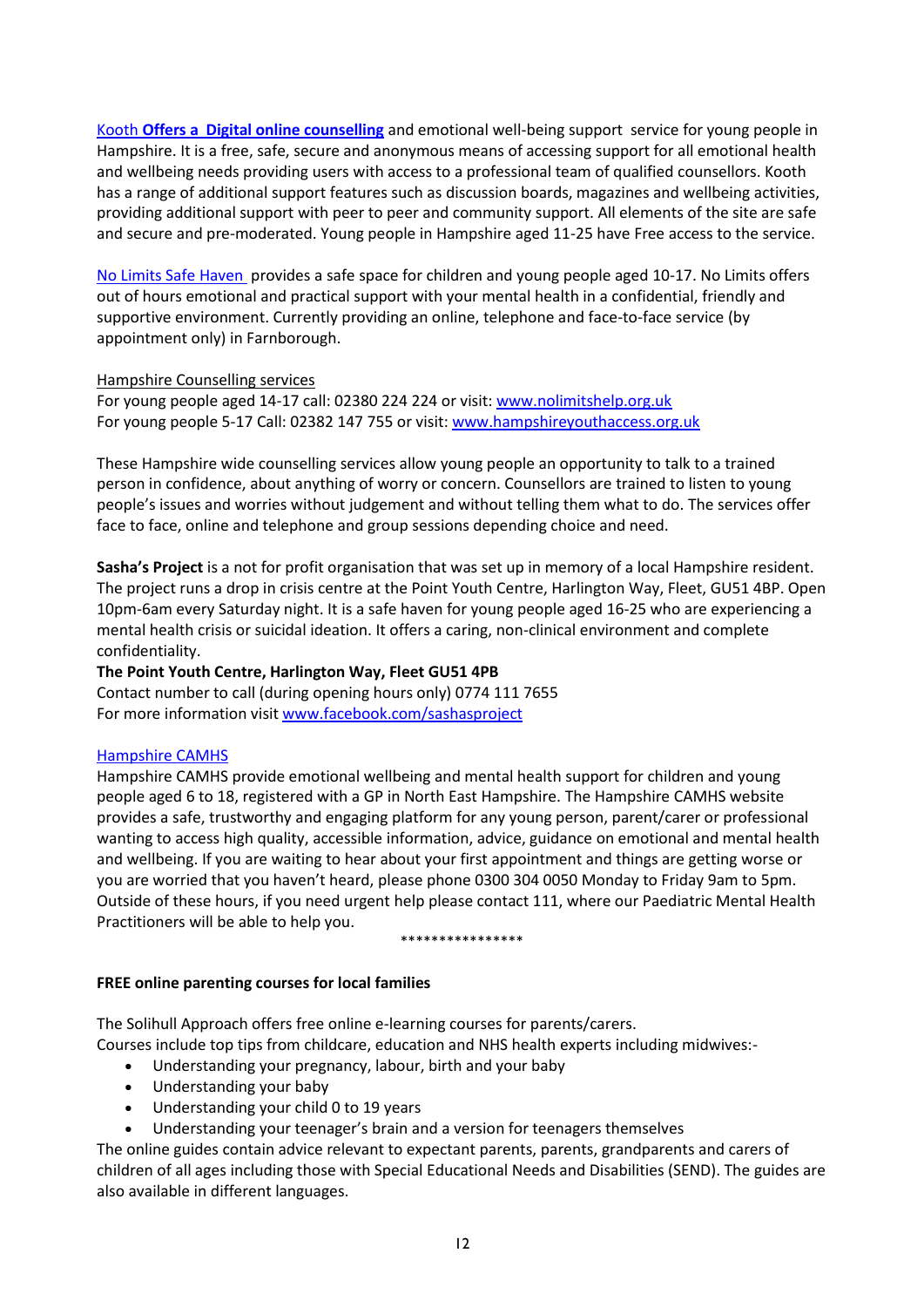Access to the guides is unlimited with no expiry date, so you can return as and when you need and want to. Each guide has between 5 to 11 sessions which last roughly 20 minutes each, there are also activities that can be carried out between courses.

Registration is quick and easy **- click** [here](https://inourplace.co.uk/) **– or visit** [www.inourplace.co.uk.](http://www.inourplace.co.uk/) Apply the access code '**PARENTING'**.

Visit: [https://www.frimleyhealthandcare.org.uk/maternity/news/posts/2020/july/free-online-parenting](https://www.frimleyhealthandcare.org.uk/maternity/news/posts/2020/july/free-online-parenting-courses-available-to-local-families/)[courses-available-to-local-families/](https://www.frimleyhealthandcare.org.uk/maternity/news/posts/2020/july/free-online-parenting-courses-available-to-local-families/)

\*\*\*\*\*\*\*\*\*\*\*\*\*\*\*\*\*\*\*\*\*\*\*\*\*\*\*\*\*\*

### **Solent NHS Trust Sexual Health Services**

**Young Person Walk-In Clinic 18 years and under\* 15:00 - 17:00** Aldershot Centre for Health, Level 4

#### **Young Persons Online Drop in – Pop-up C Clinic for under 18-year olds**

Free, Confidential, Non-Judgemental

#### **Every Tuesday 3pm-5pm**

An online video drop-in service to talk to a sexual health team member. Condoms and Get it on cards, Contraception Information, including how to get emergency contraception Chlamydia and other STI testing information. Visit: [www.letstalkaboutit.nhs.uk/video-c-clinic](http://www.letstalkaboutit.nhs.uk/video-c-clinic)

#### **Useful links:**

Relationships and Consent -- a free bitesize resource for organisations working with young people. <https://www.letstalkaboutit.nhs.uk/media/1453/spotlight-on-guidance.pdf> [https://www.letstalkaboutit.nhs.uk/media/1456/spotlight\\_consent.pdf](https://www.letstalkaboutit.nhs.uk/media/1456/spotlight_consent.pdf)

#### Free NHS Sexuality training (LGBTQ+)

<https://www.letstalkaboutit.nhs.uk/network-training/sexuality-training/> \*\*\*\*\*\*\*\*\*\*\*\*\*\*\*\*\*\*\*\*\*\*\*\*\*\*\*\*\*\*

### **Rushmoor & Hart School Nursing Service**

The chat health texting service is still running 8.30am-4.30pm Monday to Friday (excluding bank holidays). This service is for 11-19 year olds and is a confidential texting service. Text: **07507 332 160**

The Parent Chat Health service started on the 1st June and parents have been using this contact for advice and support. Text: **07507 332 417** 9:00am-4:30pm Monday to Thursday 9:00am-4:00 Friday. In addition to this our Duty phone line remains open for advice and support and general queries: **01252 335 655** or you can email us at [randhsnteam@southernhealth.nhs.uk](mailto:randhsnteam@southernhealth.nhs.uk)

School nursing are following national guidance and are able to offer telephone advice/video conference calls regarding the following:

· Emotional health

· Healthy lifestyle,

- · Parenting advice: accident prevention, sleep and toilet training, behaviour management
- · Supporting children and young people with complex or additional health needs
- · Support for children and young people not in school in accessing health

Support and information about your local school nurse team is available from the Hampshire Healthy Families website<https://www.hampshirehealthyfamilies.org.uk/>

\*\*\*\*\*\*\*\*\*\*\*\*\*\*\*\*\*\*\*\*\*\*\*\*\*\*\*\*\*\*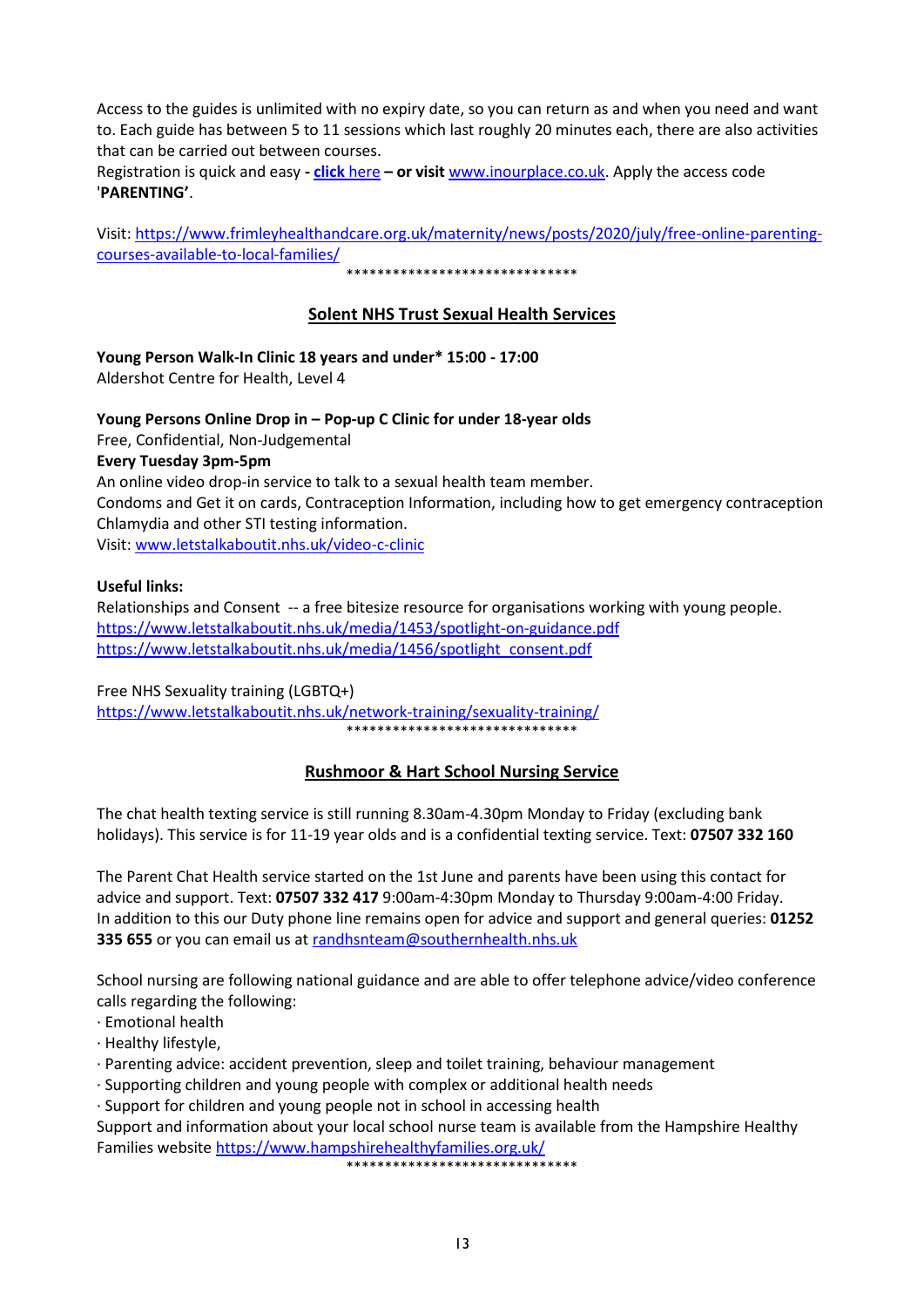### **Hart Voluntary Action Counselling Services - Mental Health support for Adults & Young People**

#### **121 Adult Counselling**

'121 Adult Counselling offers a safe and confidential space for a person to explore their experiences and emotions without fear of judgement'

121 Adult Counselling supports adults (18+ years), who are potentially at risk of suicide, or who are selfharming or considering self-harm. We are offering up to 20 one-to-one Counselling sessions on a weekly basis with the same counsellor each week. Each session will last for 50 minutes and will be at the same time and place each week.

Sessions can take place face-to-face or via Zoom video calling. At present face-to-face sessions will take place at Odiham Cottage Hospital.

Please complete the referral form on our website at [https://www.hartvolaction.org.uk/counselling/121](https://www.hartvolaction.org.uk/counselling/121-adult-counselling/) [adult-counselling/](https://www.hartvolaction.org.uk/counselling/121-adult-counselling/) The service is **free** to access.

#### **121 Youth Counselling**

Free Weekly Counselling Sessions for Young People aged 11-25. Sessions run on a weekly basis for up to 50 minutes each with the same Counsellor each week. We offer Counselling both face-to-face, from Odiham Cottage Hospital and online. We offer a young person up to 20 Counselling sessions with the same Counsellor each week. Being longer term means that a Young Person is able to explore more issues with their Counsellor and will potentially deal with the route of any problem rather than just the presenting issue.

If you would like Counselling and you live in Hart, go to school in Hart or are registered with a Hart surgery, then please fill in the Referral Form on our website

<https://www.hartvolaction.org.uk/counselling/youth-counselling/>Alternatively, please call 01252 815 652.

#### **Sunshine and Showers**

Sunshine and Showers offers Anxiety and Depression Support groups in Odiham. It is a chance to share with others your experience of anxiety and depression in a non-judgemental environment.

Evening and daytime groups are available and each one lasts for an hour and a half. Groups are open to anyone struggling with anxiety or depression who want the support of others. All groups are run by a facilitator and a co-facilitator.

For further details please visit our website at

<https://www.hartvolaction.org.uk/counselling/anxietydepression-support/> where you will find a referral form to our service or call 01252 815 652.

#### **Family Therapy – New Service now open to referrals**

Our new Family Therapy Service is offered to families who live in Hart and Rushmoor. We are now taking referrals into this service.

This is an opportunity for families to be supported by having family sessions together. A family will be offered group Family sessions for those members of the family who want to participate. Parents and Young People will also be offered individual Counselling or Play Therapy.

For further information please visit:<https://www.hartvolaction.org.uk/counselling/family-therapy/> \*\*\*\*\*\*\*\*\*\*\*\*\*\*\*\*\*\*\*\*\*\*\*\*\*\*\*\*\*\*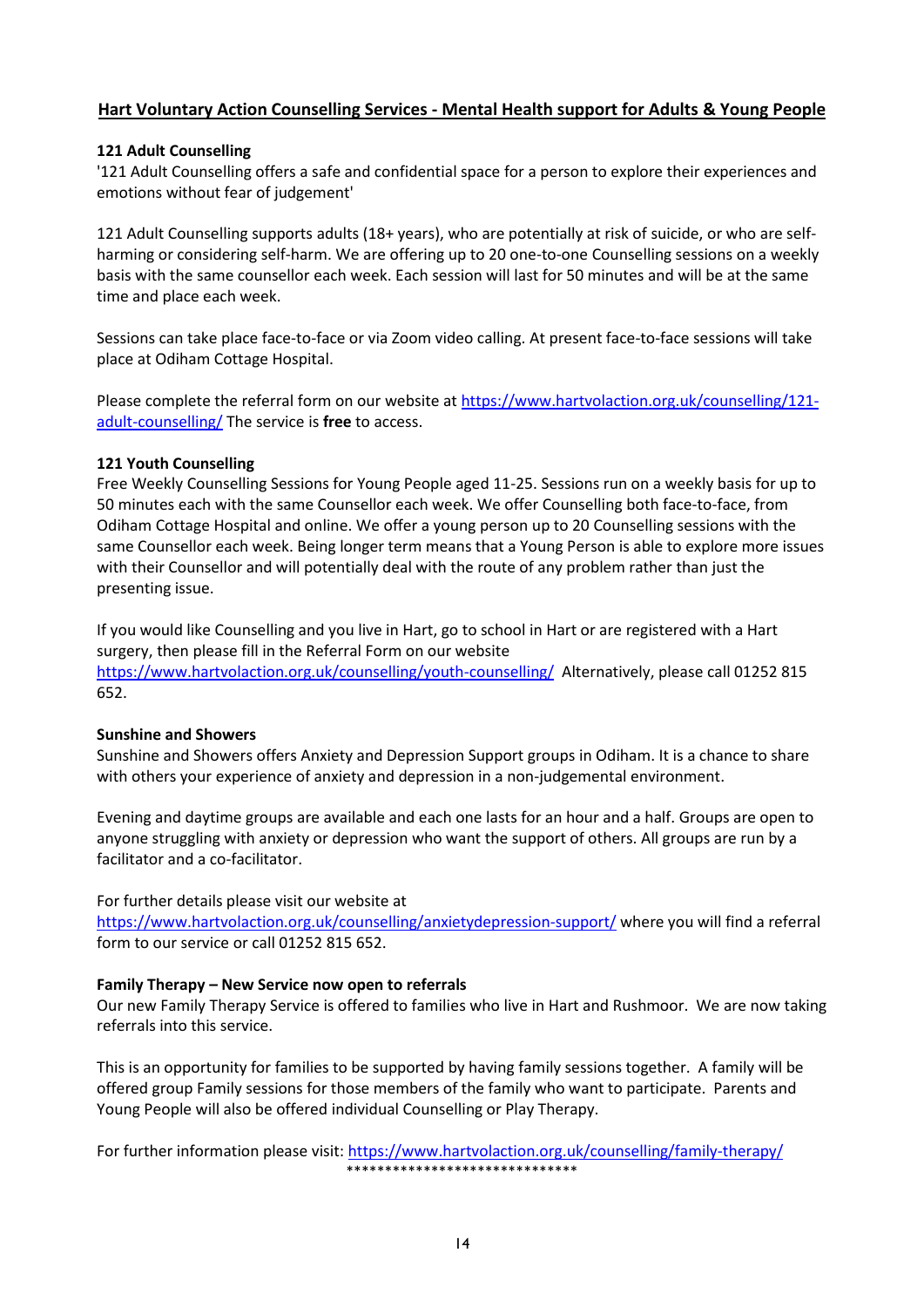## **Young Person's Safe Haven Service in NE Hampshire and Farnham**

Young Person's Safe Haven For young people aged 10-17 living in Farnham and North East Hampshire (covering areas including Aldershot, Farnborough, Fleet, and Yateley)

Safe Haven is a space for young people aged 10-17 who need support with their emotional wellbeing and mental health.

- Out of Hours emotional and practical support with mental health.
- Help to explore your current situation
- Learn self-management techniques
- Enable you to make positive changes

Face-to-face support: Mondays and Thursdays 6:30-10pm Drop-in group sessions this October: Mondays and Thursdays 6:30-8pm. **Shieling House, 30 Invincible Road, Farnborough, GU14 7QU** Telephone and virtual support: Wednesdays 5-8pm and Saturdays 10:30-1pm

To find out more, phone 02380 224 224 / 07918 259 361 or email [enquiries@nolimitshelp.org.uk](mailto:enquiries@nolimitshelp.org.uk) \*\*\*\*\*\*\*\*\*\*\*\*\*\*\*\*\*\*\*\*\*\*\*\*\*\*\*\*\*\*

### **The Source Young People's Charity**

We are a Mental Health Charity offering Counselling and Mentoring to people aged 14 to 25. We are accepting referrals and these can come via self-referral, a parent or carer, schools, health care professionals and CAMHS. For further information, please get in touch with Elliot on 07518 020524 or Rachel on 07518 019425. Please leave a message if we are not available. \*\*\*\*\*\*\*\*\*\*\*\*\*\*\*\*\*\*\*\*\*\*\*\*\*\*\*\*\*\*

### **Fortify Services – Building better mental health**

Fortify are an innovative company working with schools, councils, private businesses and individuals to build better mental health.

As a CIC all profits go back into the community to support young people with their wellbeing. Our work is with anyone over the age of 13 who wants to improve their mental health and wellbeing.

For more information please visit our website [www.fortify-services.com](http://www.fortify-services.com/) You can contact Steve or Tara on [info@fortify-services.com](mailto:info@fortify-services.com) \*\*\*\*\*\*\*\*\*\*\*\*\*\*\*\*\*\*\*\*\*\*\*\*\*\*\*\*\*\*

### **TalkPlus**

At TalkPlus, we know life can be challenging and overwhelming, often resulting in less time for yourself, a lack of sleep and time spent overthinking. We can help by giving you the tools to cope with the stress of day-to-day life. We offer free NHS talking therapies to anyone aged 16+ struggling with mild and moderate mental health difficulties such as stress, low mood and worry registered with an NHS GP in North East Hampshire and Farnham.

Whilst we are not a crisis service, like with physical health conditions it's good to seek advice sooner rather than later. For more severe and enduring difficulties it may be that another service is better suited to your needs. If in doubt about referring, you can discuss the best option with your GP.

For more info check out our website [www.talkplus.org.uk/](https://eur02.safelinks.protection.outlook.com/?url=http%3A%2F%2Fwww.talkplus.org.uk%2F&data=04%7C01%7Cliz.glenn%40hart.gov.uk%7C5000f6419135438a4c3a08d98a695b4c%7C437487d01c5f47b6bd4ea482ae3b011e%7C0%7C1%7C637693007381045653%7CUnknown%7CTWFpbGZsb3d8eyJWIjoiMC4wLjAwMDAiLCJQIjoiV2luMzIiLCJBTiI6Ik1haWwiLCJXVCI6Mn0%3D%7C1000&sdata=8hVJrKV3EzfaS3vVk2bEtDWfcX4Ibgg8p6cc5R6%2FXbE%3D&reserved=0)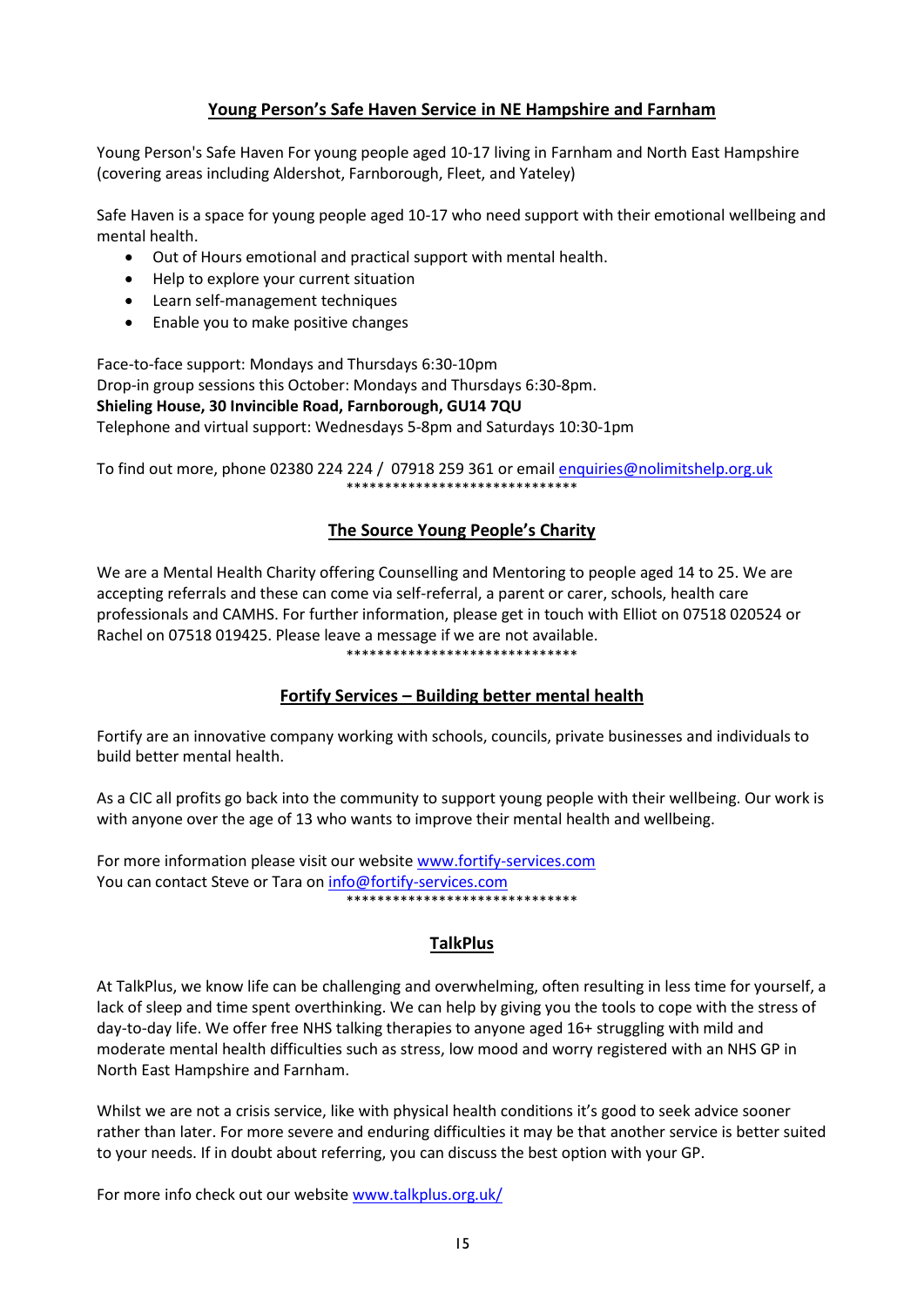Instagram @talkplus\_nhs/ Facebook @talkplusiapt Twitter @TalkPlusNHS

#### \*\*\*\*\*\*\*\*\*\*\*\*\*\*\*\*\*\*\*\*\*\*\*\*\*\*\*\*\*\*

### **Talk Mental – Supporting Men's mental health**

Talk Mental is a support group/community for men to discuss mental health issues and/or experiences without any stigma.

If you're feeling isolated, having a hard time or just want to meet a group of guys for a chat and a laugh, you're welcome to join us for a weekly walk and talk.

We have suspended group walks till January and are currently doing donations for families in our group struggling this Christmas.

Email: [info@talkmental.co.uk](mailto:info@talkmental.co.uk) Web: [www.talkmental.co.uk](http://www.talkmental.co.uk/)

Facebook[: @TalkMental2020](https://www.facebook.com/TalkMental2020/)

Instagram[: @talkmental2020](https://www.instagram.com/talkmental2020/)

#### \*\*\*\*\*\*\*\*\*\*\*\*\*\*\*\*\*\*\*\*\*\*\*\*\*\*\*\*\*\*

### **Mental Health – Local Support**

[Supporting Mental Health in Surrey and Hampshire](https://www.facebook.com/supportingmentalhealthinhampshireandsurrey/) is a Facebook page offering support and resources to those fighting mental health. The page has links to professional services that cover a range of mental and physical health needs and it also has its own support group.

[Anxiety Amongst Friends in Hampshire and Surrey](https://www.facebook.com/groups/690799601803002/?fref=mentions&__xts__%5b0%5d=68.ARAPdjPE6Z-rzDmrJCIL4ft-iujFWYsIeFEHcWC6TPFcxtL5dUkxg1_5GPH2L6_Xkesr-YFy9WNvaN2fwzoiYOOzd15ZdyBMjACxhcVXHs2ok-kU2kChm3Vt4ghgnJhehiMQAKLZfJ64-ZwSZwpt-1aqnca3-dr11UH90_EQH62IYiQfVpNRksXbC-hwBw_aZHecKnX_ZM7pub0XJ3po2z-C8WZWT0tQbuX3VGRv-t4h0KI5mlORcfWpHpahDP49uQmwjsQL4MOcv8CZ9z8T_OIBlY9zli0-96oBpG2RSaO-VM_umVM) is a private non-professional Facebook support group for people struggling with their mental health who might not want to talk to loved ones or professionals. The group offers a safe, caring non-judgemental space where people can be listened to when needed, and access professional support if wanted.

#### \*\*\*\*\*\*\*\*\*\*\*

### **Free Football for Mental Wellbeing**

Every Thursday 1-2PM, Aldershot Lido, Guildford Rd, Aldershot, GU12 4BP (on the Astroturf Pitches).

Fun, casual drop-in football session for people experiencing mental health problems. All abilities welcome! These sessions take place outdoors on the astro-turf pitches. This group is provided FREE by mental health charity Sport In Mind for the benefit of local people. Your local representative is Tom. \*\*\*\*\*\*\*\*\*\*\*\*\*\*\*\*\*\*\*\*\*\*\*\*\*\*\*\*\*\*

### **Shape Up 4 Life Hampshire – Free support to lose weight and keep it off**

Your evidence based programme to make healthy choices a sustainable habit. Face to face support in the community Virtual classes ShapeUp4Life app Visit our website here[: www.shapeup4lifehampshire.co.uk](http://www.shapeup4lifehampshire.co.uk/) Call 023 8218 0287 or Text 'ShapeUp' to 66777 \*\*\*\*\*\*\*\*\*\*\*\*\*\*\*\*\*\*\*\*\*\*\*\*\*\*\*\*\*\*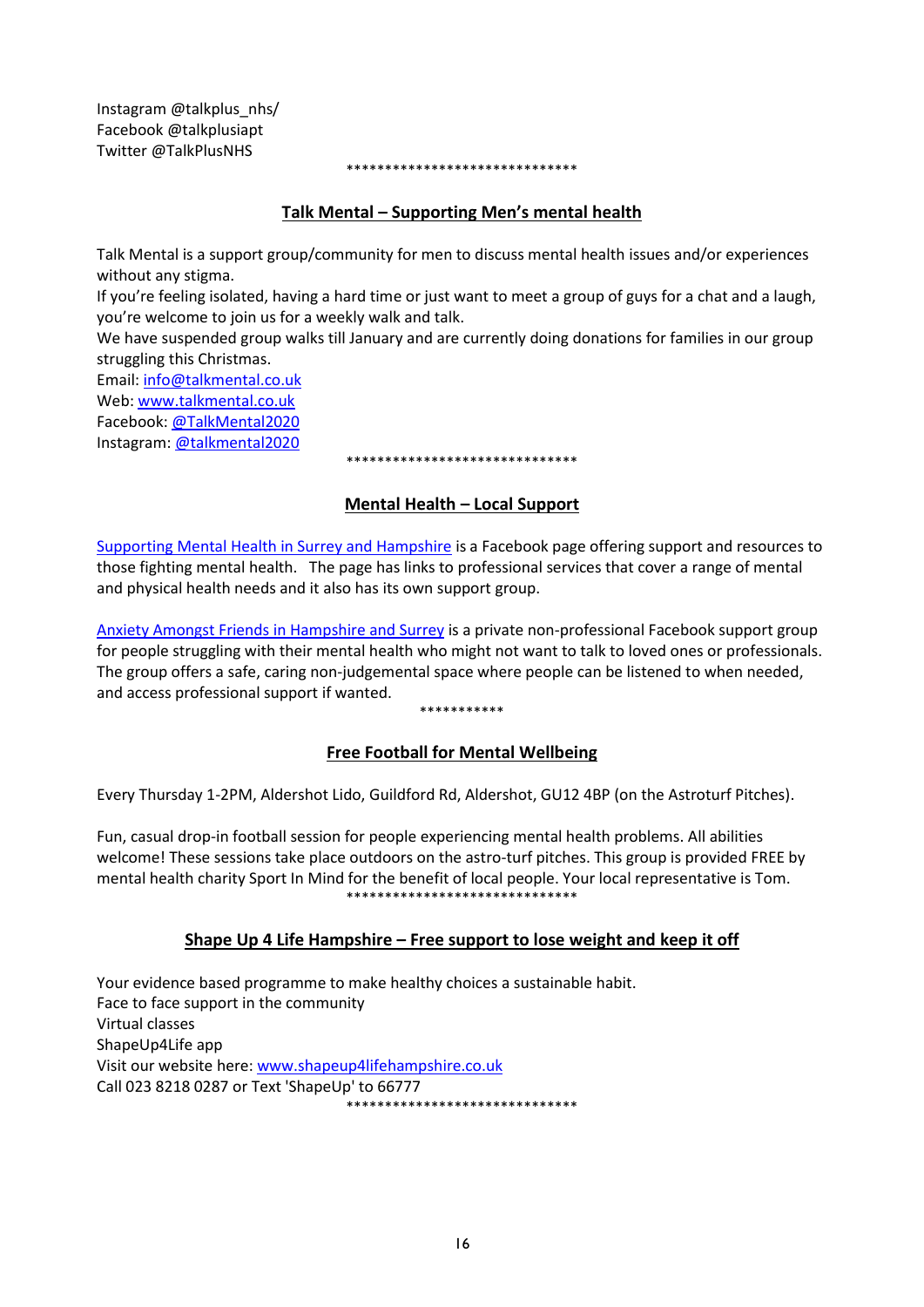### **Get Active Hampshire – Local Activity Finder: Invitation to find out more**

We're excited to introduce Get Active Hampshire – a local activity finder to help you reach new participants!

If you're busy delivering sport and physical activity sessions, how can you make sure people know that they're happening? Join us for a one-hour Zoom session to find out! We'll reveal how Get Active Hampshire can make it easier for people to find your sessions and everything they might need to know to join in.

Join us for a one-hour Zoom to find out:

- What Get Active is and how you can get involved
- What people really want to know before joining your sessions
- How you can access professional marketing support for free
- How you can be part of a campaign to get more people active

For more information or to book your space please [click here.](https://www.energiseme.org/events/reach-more-people-with-get-active-hampshire/)

\*\*\*\*\*\*\*\*\*\*\*\*\*\*\*\*\*\*\*\*\*\*\*\*\*\*\*\*\*\*

### **Smokefree Hampshire**

Smokefree Hampshire helped over 3600 people quit smoking last year and are here to help. The service is completely free, and the 12-week program can be in person or over the phone and consists of weekly support from friendly stop smoking specialist adviser who will provide any medications you need to help you quit, free of charge.

Go Smokefree to feel healthier and save money.

Phone 01264 563039 for further information or text Quit to 66777. \*\*\*\*\*\*\*\*\*\*\*\*\*\*\*\*\*\*\*\*\*\*\*\*\*\*\*\*\*\*

## **NEWS FROM AND FOR RUSHMOOR & HART SCHOOLS & COLLEGES**

### **Farnborough College of Technology**

#### **Last School Leavers Open Events of the Year**

- Farnborough College of Technology Wednesday 2 March 2022, 4-7.30pm
- Aldershot College Thursday 3 March 2022, 4-7.30pm

Students who would like to find out more about their options after school can register for an Open Event this March. These events are the last chance to take a look at the Farnborough College of Technology and Aldershot College campuses in person before the new academic year. An ideal opportunity for Year 11s who are undecided on their next steps and Year 10s starting to think about their options!

Register your place at [www.farn-ct.ac.uk/events.](http://www.farn-ct.ac.uk/events)

#### **Farnborough College LOVES Technology**

In this fast-paced world of technology and innovation, staff at Farnborough College of Technology have been recognised for staying top of their game through prestigious accolades and awards. Four members of teaching staff have achieved **Microsoft Innovative Educator (MIE) Expert** status; a title recognising their up-to-date training and use of technology to support learners' education.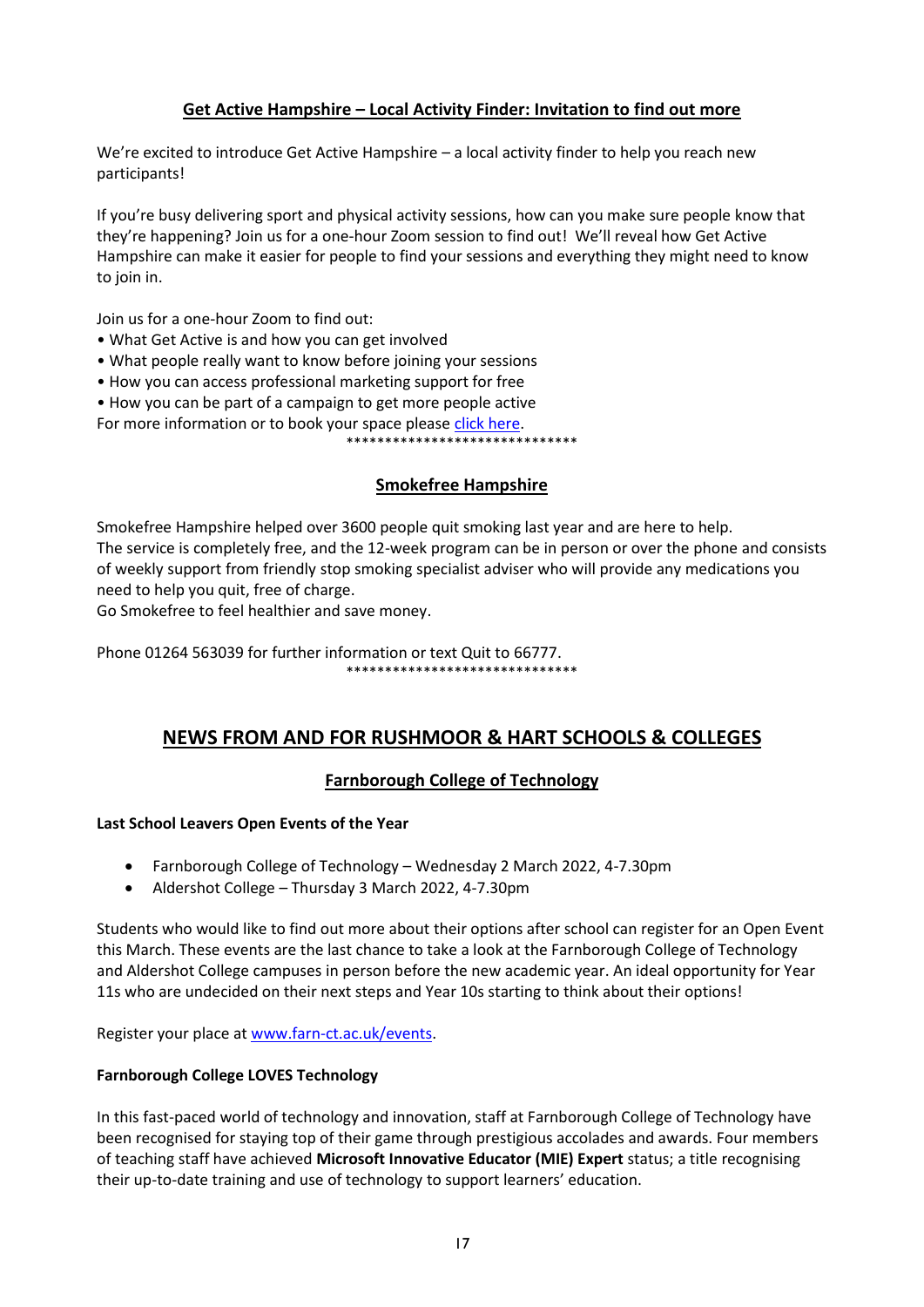Josh Sparkes (Lecturer in Media), Michael Cornwell (E-Learning Design Programme Manager), Sean Patterson (Lecturer in Catering and Hospitality) and James McKenna (Lecturer in Public Services) were proud to receive the MIE Expert recognition for their novel ways of integrating technology in the classroom, and continue to share their approaches with fellow teaching staff.

The College itself was also selected as one of just 10 colleges in the **Edtech Top 50** – a prestigious award that celebrates organisations shaping the use of education technology across the UK. Staff were commended for the way they used technology to support learners working remotely during the pandemic.

### **Celebrating National Apprenticeship Week**

Farnborough College of Technology have been celebrating all the benefits of apprenticeships during this year's National Apprenticeship Week. Those interested in finding out more about apprenticeships can visit [www.farn-ct.ac.uk/apprenticeships](http://www.farn-ct.ac.uk/apprenticeships) to explore their range of subjects and current vacancies. \*\*\*\*\*\*\*\*\*\*\*\*\*\*\*\*\*\*\*\*\*\*\*\*\*\*\*\*\*\*

### **Sixth Form College Farnborough – 2022 Applications**

### **Applications to join the College in September 2022 are now closed.**

There are some reserve places for entry in September 2022 for those students in exceptional circumstances, such as those from Armed Forces families or those who have recently moved into the area. These students should contact the College's Admissions team on [admissions@farnborough.ac.uk,](mailto:admissions@farnborough.ac.uk) who will then review their circumstances and advise on whether they will be able to submit an application. You can find more detailed information on the College website, [www.farnborough.ac.uk.](http://www.farnborough.ac.uk/) \*\*\*\*\*\*\*\*\*\*\*\*\*\*\*\*\*\*\*\*\*\*\*\*\*\*\*\*\*\*

### **Mustard Seed Autism Trust – Training for School Staff**

Mustard Seed are delivering workshops for school staff on the following topics:

- Sensory Processing and classroom strategies
- How to support development of fine motor skills and handwriting
- Understanding and supporting autistic children in the classroom
- Autism and Anxiety
- Supporting Communication

Please emai[l info@mustardseedautism.co.uk](mailto:info@mustardseedautism.co.uk) for more information and costs \*\*\*\*\*\*\*\*\*\*\*\*\*\*\*\*\*\*\*\*\*\*\*\*\*\*\*\*\*\*

### **Inclusion Hampshire**

Inclusion Hampshire are a specialist education provider supporting young people with mental health and additional learning needs who may struggle with mainstream school. Based across two sites, we have Inclusion Learning Centre for our Pre 16 learners in Chineham and Inclusion College for Post 16 learners in Hook.

Our approach combines a bespoke academic programme tailored to the learners' personal needs, with a focus on mental health and well-being.

We believe that every young person, no matter their additional need, background, experience or history has the right to feel heard, understood and validated.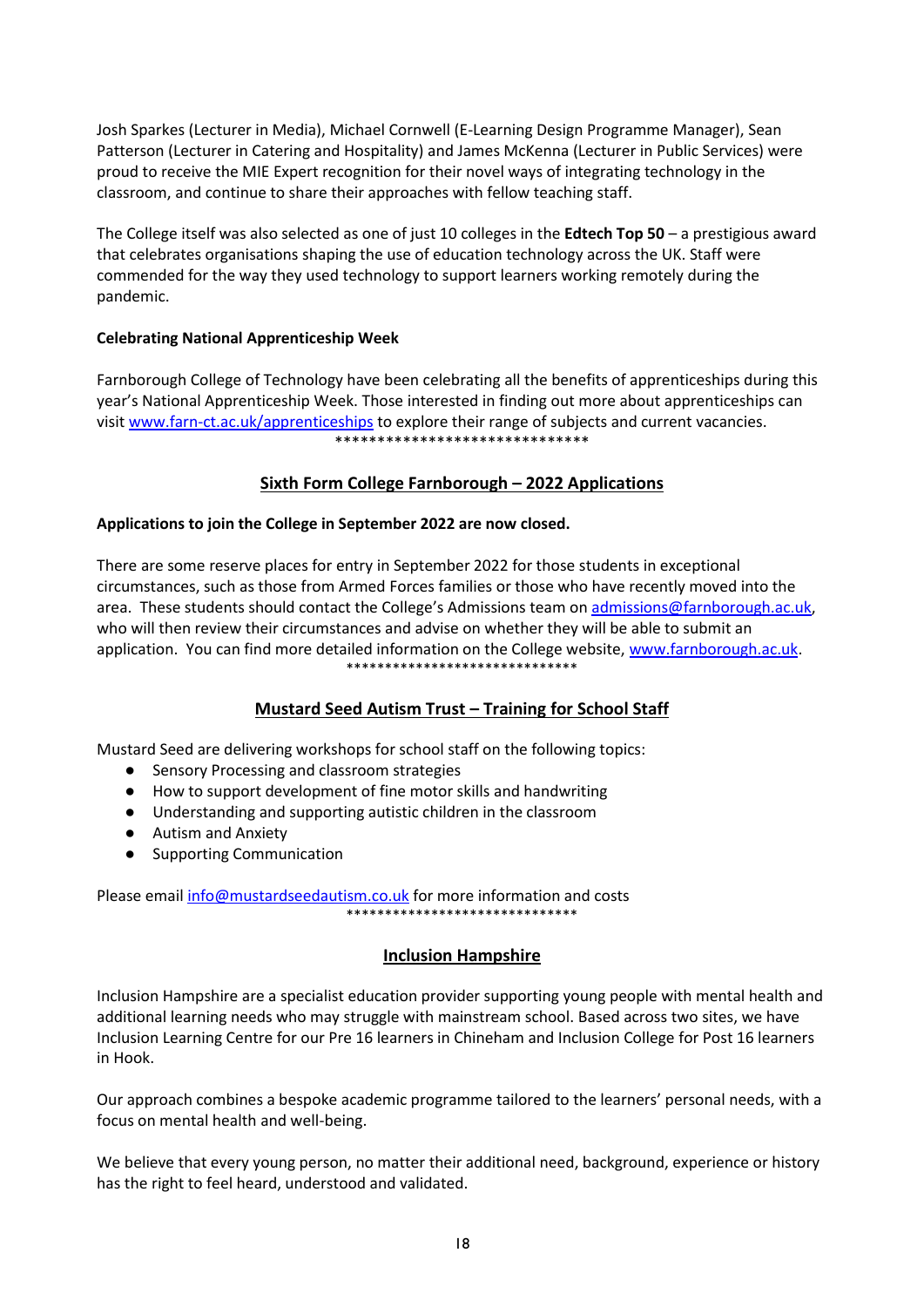We are going through a period of development and growth here at Inclusion and looking to recruit several new posts to support this – in particular we are looking for additional trustees with College administration and EFSA funding and submission experience. Please contact Emma Barnard at [emma.barnard@inclusionhampshire.org.uk](mailto:emma.barnard@inclusionhampshire.org.uk) for more details.

We also have a number of tutor and teaching roles we will be advertising so please do look at the vacancies section of our website at [www.inclusionhampshire.org.uk](http://www.inclusionhampshire.org.uk/) \*\*\*\*\*\*\*\*\*\*\*\*\*\*\*\*\*\*\*\*\*\*\*\*\*\*\*\*\*\*

## **Hart Community Safety – Drugs Bus offer to Hart schools and young people groups**

Hart Community Safety commissioned a visit from the **Drugs Bus** in July 2021 which shared critical messaging with young people, parents and community members around the signs and risks of Child Criminal Exploitation (CCE) and substance misuse.

We will be looking to offer the same or a similar interactive experience this year **9 th -25th May, 2022** and are already booked to attend some of the secondary schools, youth and scout groups across the district if you would like to book a session for a group or club that you are involved in, please contact us at: [communitysafety@hart.gov.uk](mailto:communitysafety@hart.gov.uk)

This offering **has some availability both during the days and in the evenings**. It would be relevant to sports or activity clubs or any community groups and *is not limited to young people* as it is key that adults are aware of the risks and signs of exploitation to help keep our young people safe. \*\*\*\*\*\*\*\*\*\*\*\*\*\*\*\*\*\*\*\*\*\*\*\*\*\*\*\*\*\*

### **Young People, Tobacco & Vaping: FREE Workshops for SLT, Teachers and Pastoral Staff**

No Limits are providing FREE workshops for schools and colleges on behalf of Hampshire County Council to develop a 'whole settings' approach to smoking and vaping. Workshops include:

- ➢ Training to help you embed smoking prevention within your educational setting
- $\triangleright$  Latest guidance on vaping and young people
- $\triangleright$  Engaging parents, staff and colleagues to create a smoke free environment
- $\triangleright$  Resources for lessons, peer education and policy development

➢ Participants will be provided with a toolkit of resources to promote a whole settings approach that can be modified according to need.

All training will be delivered online or face to face, working to Covid 19 guidance.

If you would like more information or to book a place on our multi-school online workshop on **Monday 14th March 2022**, (from 9 am to 12 pm), or to arrange a workshop for your school or college, please contact: [lisa.brodie@nolimitshelp.org.uk](mailto:lisa.brodie@nolimitshelp.org.uk)

\*\*\*\*\*\*\*\*\*\*\*\*\*\*\*\*\*\*\*\*\*\*\*\*\*\*\*\*\*\*

### **Free Substance Misuse Training for Teachers and pastoral staff**

Want to know more about how you can support young people around drugs and alcohol? No Limits is running FREE half-day ZOOM sessions on Thursday 10th March and Friday 6th May 2022, both @ 9am.

What will the workshop provide?

• Increased awareness of prevalence and signs and symptoms of substance use.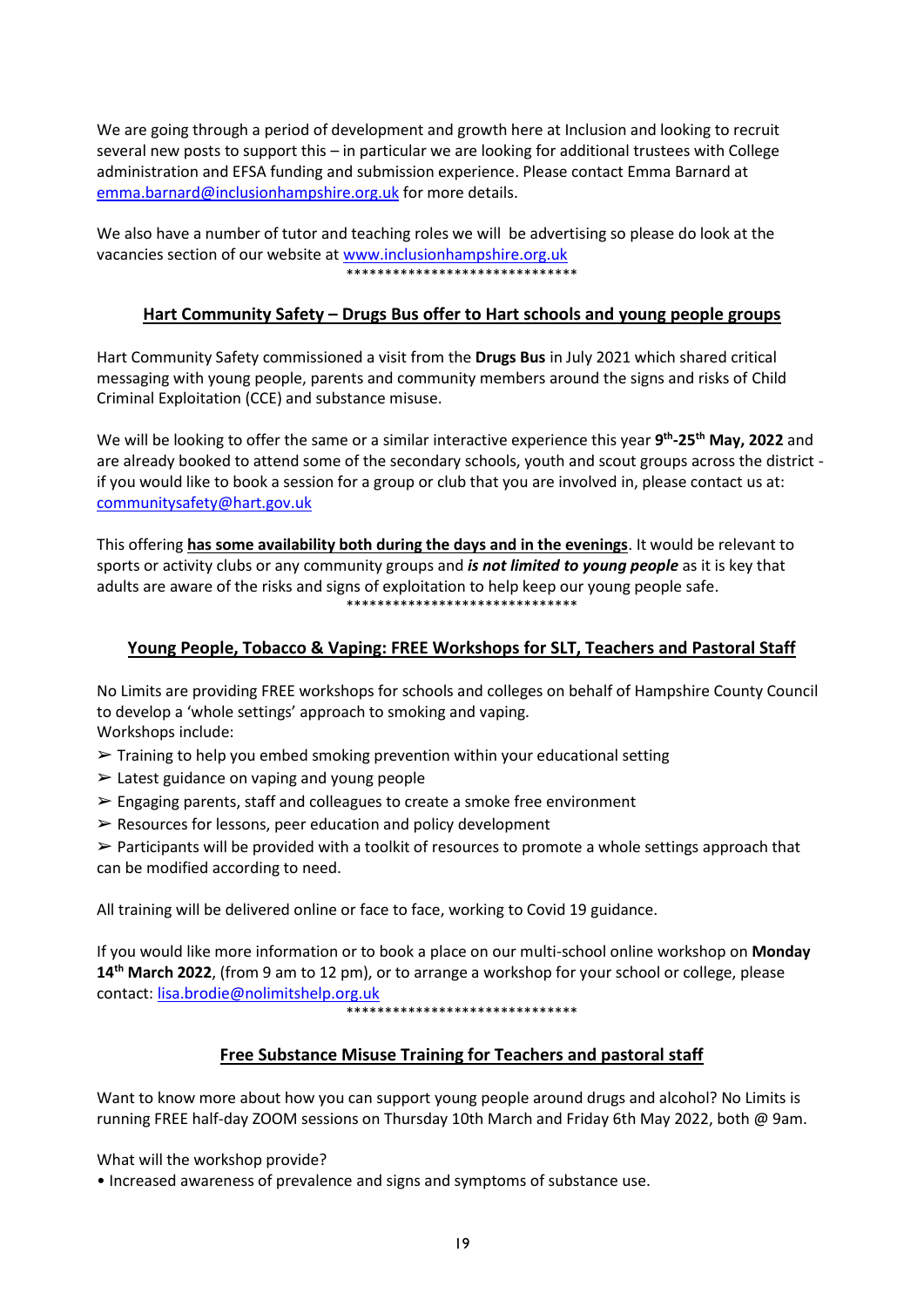• Availability of free resources on alcohol and drugs for use with young people

• Examples of good practice (policy, curriculum, links to PSHE, support for young people)

The training is for Senior Managers/PSHE/PDC leads and pastoral support in secondary schools including special schools and Education Centres.

Please contac[t lisa.brodie@nolimitshelp.org.uk](mailto:lisa.brodie@nolimitshelp.org.uk) to book your free place, discuss alternative dates, arrange a session F2F at your school instead or find out more. \*\*\*\*\*\*\*\*\*\*\*\*\*\*\*\*\*\*\*\*\*\*\*\*\*\*\*\*\*\*

## **NEWS FROM PARTNER ORGANISATIONS AND GROUPS**

### **Breakout Youth**

Breakout Youth offer a confidential support service for young people aged 11 to 25, who are lesbian, gay, bisexual, transgender, questioning or unsure of their sexuality or gender identity.

Young people who identify as LGBTQ+ or are unsure, often feel isolated and alone with their sexuality or gender identity. At Breakout Youth, you will find a group of likeminded young people and that you can socialise with safely.

There are trained youth workers to support you throughout the session. You'll also find help with those feelings of isolation or confusion.

We run confidential virtual youth groups for young people across Hampshire, and young people from Hart and Rushmoor are invited to join us

If you would like more information you can visit our website- breakoutyouth.org.uk, call 023 8022 4224 or email us a[t hello@breakoutyouth.org.uk](mailto:hello@breakoutyouth.org.uk)

\*\*\*\*\*\*\*\*\*\*\*\*\*\*\*\*\*\*\*\*\*\*\*\*\*\*\*\*\*\*

### **Hart & Rushmoor Young Carers**

Hart and Rushmoor Young Carers is a project managed by Hart Voluntary Action - a local charity based in Fleet which supports the voluntary and community sector. We deliver a support service to anyone aged 7-25 years living in Hart and Rushmoor who cares, unpaid, for a family member who is ill, disabled, has a mental health condition or an addiction.

We run term-time young carers clubs at Mayfield Community Centre in Farnborough on the following nights:

- Monday from 6.30-8.30pm for School Years 7-10 (i.e. 11-15 years) Senior Group,
- Tuesday from 5.30-7.30pm for School Years 3-6 (i.e. 7-11 years) Junior Group,
- Every other Thursday from 6.30-8.30pm for 16-25 year olds Young Adult Carers (YAC) Group.

Transport is available for those young carers without access to a vehicle or where their home situation makes it difficult for parents to transport them. Attendance is free and there is no charge for any of the activities or refreshments provided.

The main focus of the clubs is on the young carers having fun, meeting/socialising with others in a similar situation and receiving respite from their caring responsibilities. An additional aim is to give the young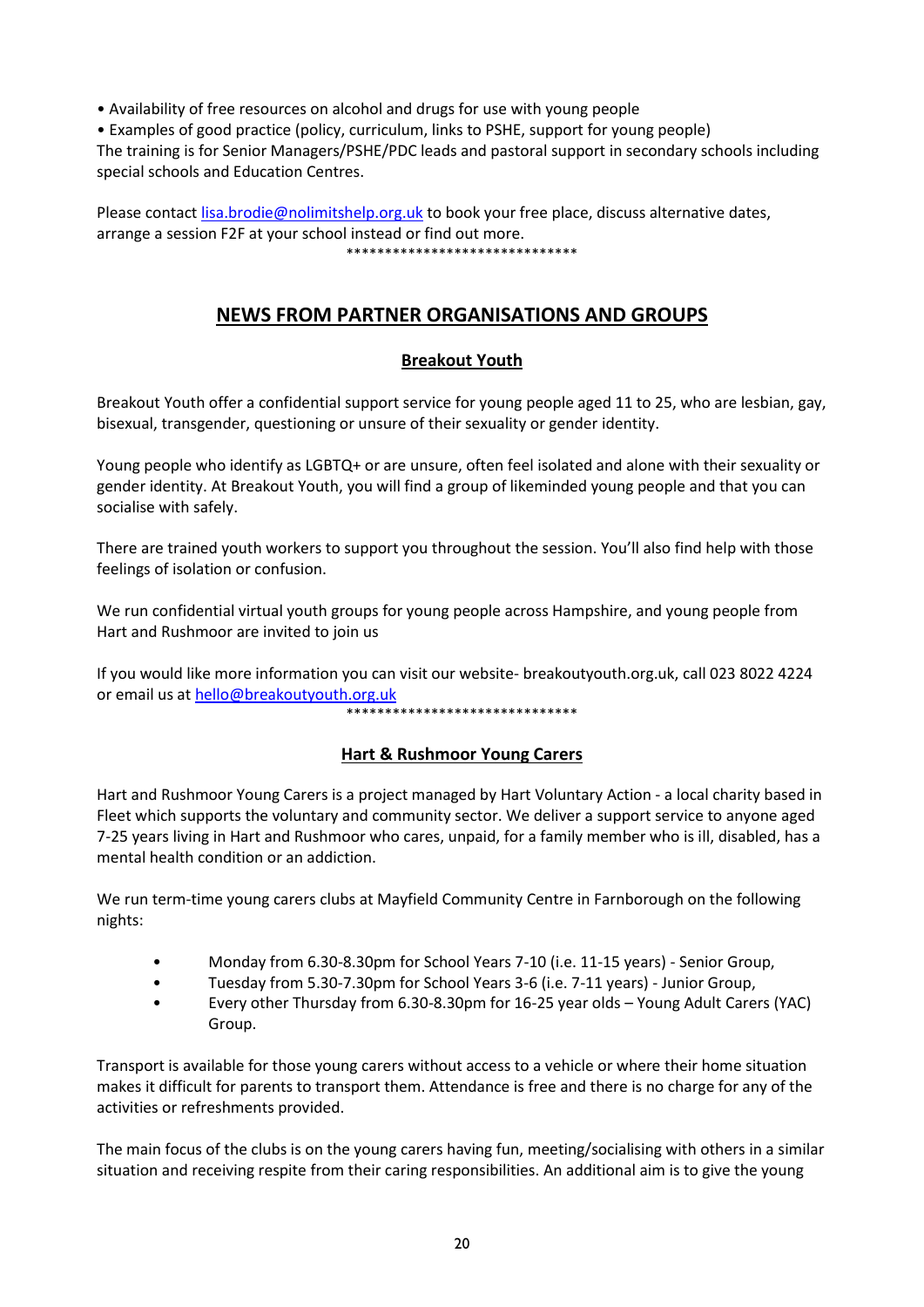carers as many enjoyable, educational and challenging activities as possible to help improve their confidence and self-esteem, develop new skills and cope with issues that affect their lives.

The objective of the YAC Group is to help the YACs get advice and information about education, careers, benefits, work, money/debt, housing, relationships and health, so they can make plans for their future and have the same opportunities as other young people. 1:1 support is also available.

We also have a young leader programme which gives members aged 14+ a chance to get involved in the mentoring of other young carers and play a part in running activities at our clubs.

We provide additional opportunities for members to attend trips and residentials with other young carers, including annual events such as the Young Carers Festival at YMCA Fairthorne Manor in Southampton.

We have also recently started introducing specific activities at our Junior and Senior Young Carers Clubs (known as the Exploration Programme), aimed at exploring the young person's caring role, recognising the impacts caring can have on them and the challenges this brings, and teaching strategies to cope with certain situations. We have also introduced the new Carers Star resource developed by Triangle for young carers at all our clubs. This is an evidence-based outcomes tool designed to support and measure change in different areas of a young carer's life when working directly with others.

We are still accepting new referrals and undertaking Initial Needs Assessments either in school or within the family home.

We also have a Facebook page [\(HartandRushmoorYC\)](https://www.facebook.com/HartandRushmoorYC/) where we post details about any activities planned. We also share posts which we think may be useful to our young carers and their families, including information on local support groups.

To find out more, please contact Team Lead Lindsay Graham by e-mail at [youngcarers@hartvolaction.org.uk](mailto:youngcarers@hartvolaction.org.uk) or phone on 07983 030 689. \*\*\*\*\*\*\*\*\*\*\*\*\*\*\*\*\*\*\*\*\*\*\*\*\*\*\*\*\*\*

### **Parkside (Aldershot & District Learning Disability) - Saturday Zone**

Launched in May 2021, a fantastic opportunity for young people with a learning disability to have fun in a secure environment! Saturday Zone enjoys an array of activities, both on and when we can off-site we deliver activities to meet each child's needs in a social environment. This scheme is supported by Hampshire County Council Shortbreaks grant scheme. More info can be found <https://fish.hants.gov.uk/kb5/hampshire/directory/home.page>

Want to make friends and enjoy activities in and around the community? Then Saturday Zone could be for you! This club is for young people aged 8 –18 who want to have FUN, socialise and make friends! This club currently runs **alternate Saturdays 10am – 3pm. Cost £17.50 per session at our premises in Aldershot.**

**To find out more contact Parkside 01252 313103 or email [admin57@parksidealdershot.co.uk](mailto:admin57@parksidealdershot.co.uk)** \*\*\*\*\*\*\*\*\*\*\*\*\*\*\*\*\*\*\*\*\*\*\*\*\*\*\*\*\*\*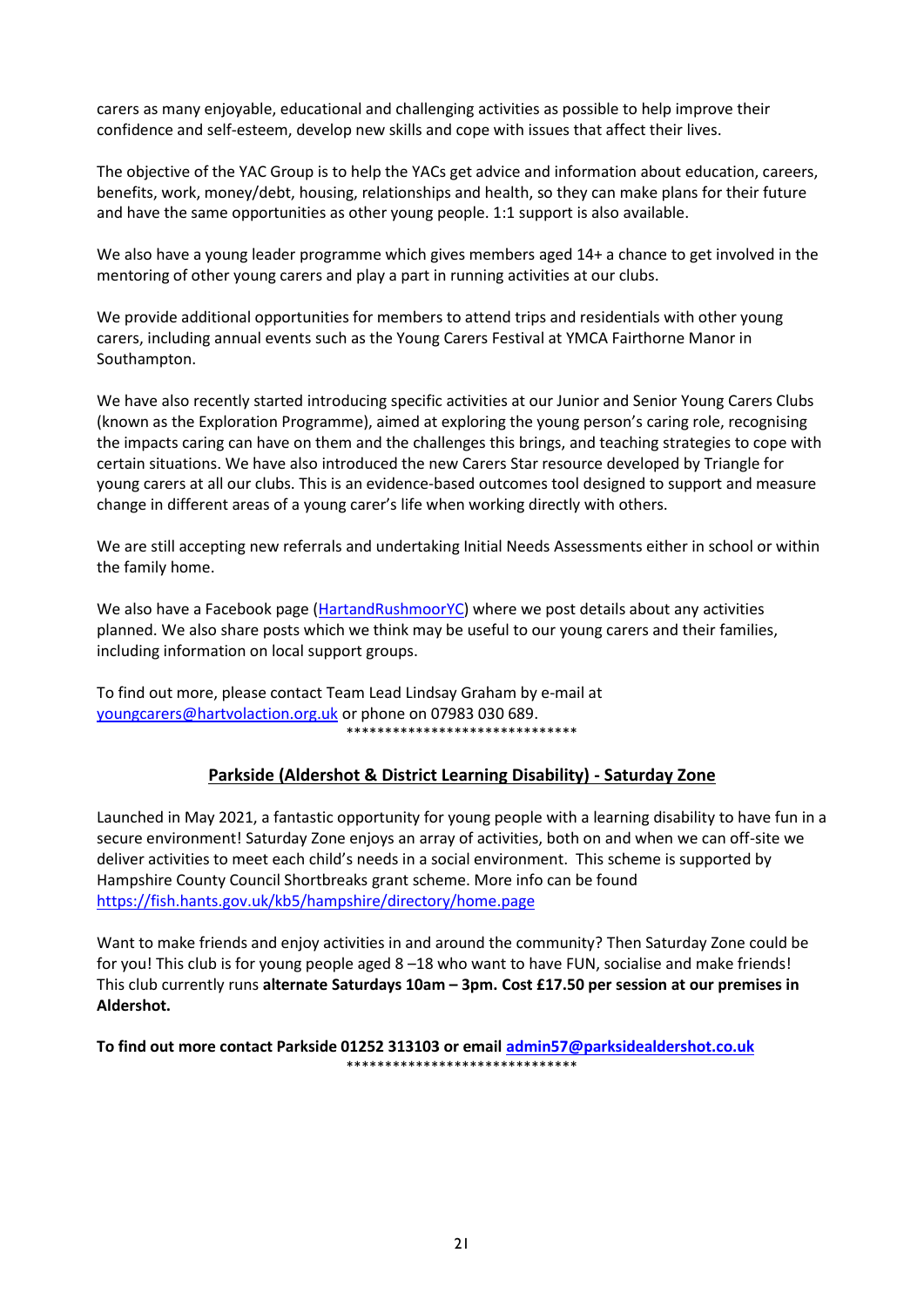### **Hampshire Parent Carer Network – Meetings and workshops**

**PARENT LED ENGAGEMENT** Parent Led Engagement Tues 15<sup>th</sup> March, 1-2pm Join Zoom Meeting <https://us02web.zoom.us/j/83483845448?pwd=RmdiVm9LRU5RWTVzZmdlZm04SlBhdz09> Meeting ID: 834 8384 5448 Passcode: SEN1 **GET TOGETHERS:** Hart and Rushmoor Get together - Thurs 3rd March 11-12pm join Zoom Meeting <https://us02web.zoom.us/j/86781566413?pwd=K1QyRUhhNXVKZUdsRFA5VE1Nais5dz09>

Meeting ID: 867 8156 6413 Passcode: GT

Evening Get Together- Weds 9th March, 8-9pm Join Zoom Meeting <https://us02web.zoom.us/j/88534300993?pwd=OHNwcGhwYTkvUnR2L3U5UXZXNmR1Zz09> Meeting ID: 885 3430 0993 Passcode: GT

Under 5's Get Together - Fri 18<sup>th</sup> March, 11-12pm Join Zoom Meeting <https://us02web.zoom.us/j/84853663665?pwd=cm05c3pTODY5OUljQlBYN1NNak9RQT09> Meeting ID: 848 5366 3665 Passcode: GT

#### **FUTURE IN MIND:**

Evening Future in mind session Thurs 17<sup>th</sup> Feb 8-9pm Join Zoom Meeting <https://us02web.zoom.us/j/84289393417?pwd=UDhRdXB3SjRTWnlRYnJocDF3Nm9uZz09> Meeting ID: 842 8939 3417 Passcode: FIM

Hart and Rushmoor Future in Minds, Thurs 10<sup>th</sup> March 11-12pm Join Zoom Meeting <https://us02web.zoom.us/j/88277196937?pwd=bjRBQytTNk85TEppZUhFK01kOVBXdz09> Meeting ID: 882 7719 6937 Passcode: FIM

Evening Future in Minds- Thurs 10<sup>th</sup> March, 8-9pm Join Zoom Meeting <https://us02web.zoom.us/j/88265786927?pwd=aG5sTEwyTlhMWlRHL2g1a3Q4Nkl5UT09> Meeting ID: 882 6578 6927 Passcode: FIM

#### **MEET THE SEN:**

Meet the Special Educational needs Team - complaints procedure, Friday  $18<sup>th</sup>$  Feb 1-2pm Join Zoom Meeting <https://us02web.zoom.us/j/81236339522?pwd=UUpGV1J6OEZqaU1UZWt5V3ljQkJiUT09> Meeting ID: 812 3633 9522 Passcode: HPCN

Meet the SEN, Fri 18<sup>th</sup> March 1-2pm Join Zoom Meeting <https://us02web.zoom.us/j/88425430655?pwd=VnVvMzI4OEF5bzJZUGl6bnh6M0Vadz09> Meeting ID: 884 2543 0655 Passcode: HPCN \*\*\*\*\*\*\*\*\*\*\*\*\*\*\*\*\*\*\*\*\*\*\*\*\*\*\*\*\*\*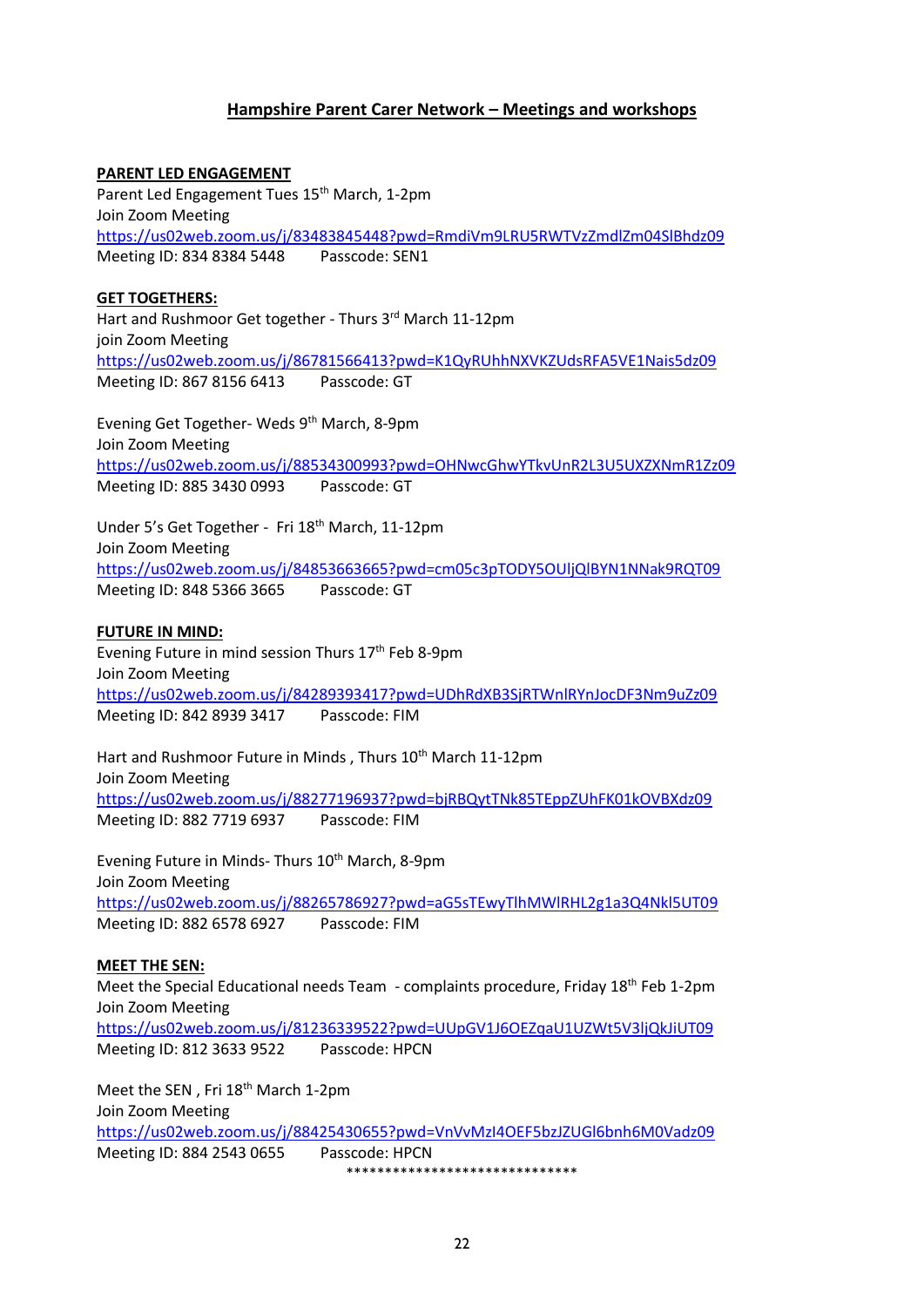### **Home-Start Hampshire**

Our team of dedicated staff and volunteers in Rushmoor & Hart have now returned to providing face to face support for families in need and can offer help with many areas such as reducing isolation, parenting, establishing family routines and providing emotional support.

Due to high demand, we will not be accepting new referrals for Home-visiting until mid March 2022 but are accepting referrals for our groups. Please do download and complete our referral form after that point : [https://home-starthampshire.org.uk](https://home-starthampshire.org.uk/) Please send completed referrals to [familysupport@hshants.org.uk](mailto:familysupport@hshants.org.uk)

We still have spaces available at our 'stay and play' family group at Elizabeth Hall in Hook which is open to families living in Hook, Odiham and Hartley Wintney.

We also have spaces at our Mental Health Well-being group running in Aldershot, which offers a safe space to gain support with parental well-being whilst giving opportunities for parents and children to socialise.

Please emai[l familysupport@hshants.org.uk](mailto:familysupport@hshants.org.uk) to refer families to either of these groups. If you have any questions, please call us on 0330 124 095. \*\*\*\*\*\*\*\*\*\*\*\*\*\*\*\*\*\*\*\*\*\*\*\*\*\*\*\*\*\*

## **Prospect Estate Big Local (PEBL) - News**

#### **PEBL Grants Pots**

Individuals or community groups based on the Prospect Estate can apply for a PEBL (Prospect Estate Big Local) grant to help run a new local project which will benefit Prospect Estate residents. Applications can be made for between £100 and £500 (in exceptional circumstances £1,000 may be awarded). Emai[l pebl.coordinator@pebl.info](mailto:pebl.coordinator@pebl.infom) or call 07879 384 014

#### **PEBL Skills Café**

PEBL's friendly team supports residents of the Prospect Estate to find employment. This includes general advice, sign posting, find fast fill jobs and online training links as well as specialist support and care packages from the Vine Centre at the Prospect Community Centre, (next to the Post Office). Currently by appointment only*.* 

Every Wednesday 10am – 12.30pm Email [skillscafe@pebl.info](mailto:skillscafe@pebl.info) or call 07340 017 342 \*\*\*\*\*\*\*\*\*\*\*\*\*\*\*\*\*\*\*\*\*\*\*\*\*\*\*\*\*\*

### **Vision 4 Youth – Youth Clubs Update**

Vision 4 Youth provide youth clubs and services to 11-25 year olds in Yateley and the surrounding areas. Vision 4 Youth run five different youth clubs each week (term time) to meet the different needs of all the young people in the community. These are open as follows:

**Youth Café** - Mondays 7:30-9pm at St Barnabas Church, Darby Green GU17 0BT A drop-in cafe aimed at age 11-25 year olds. Come along for signposting advice or just use the space as a chill out area, either with your mates or make new friends. Free snacks and drinks and no charge to come along either!

**Creative Club** - Tuesdays 6:30-8:30pm at The Tythings Youth Suite, Yateley GU46 7RP Arts, crafts and other activities for age 11-18 year olds. Try new things, learn new skills. Suggested donation £1 to attend, no membership fees.

**Sports Club** - Wednesdays 7-8pm at The Tythings Youth Suite, Yateley GU46 7RP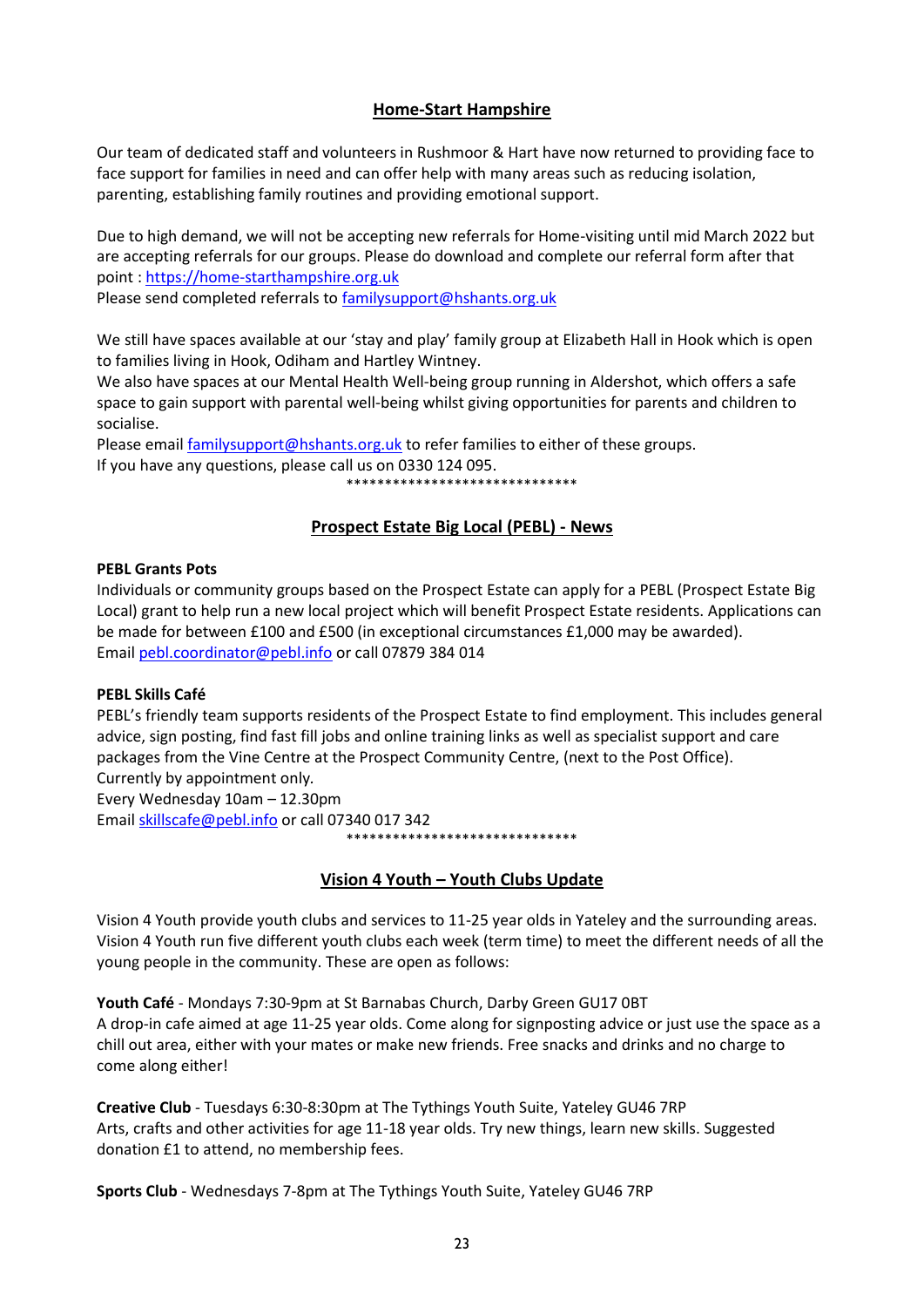Boxercise, taught in a fun, active and non-competitive environment. No previous experience necessary just come along and give it a go! Aimed at 11-18 year olds. Suggested donation £1 to attend, no membership fees.

**Thursday Club** - Thursdays 6:30-8pm at The Tythings Youth Suite, Yateley GU46 7RP A traditional drop-in youth club with games, tuck shop and chill out space for those in school years 6, 7 & 8 (age 11-14). Suggested donation £1 to attend, no membership fees.

**Friday Night Club** - Fridays 7-9pm at The Tythings Youth Suite, Yateley GU46 7RP Our flagship club that has been running for decades! Drop-in for a game of pool, table tennis or other games. Play outside on the floodlit tennis courts or enjoy some free snacks and hot chocolate. Open to all aged 11-18. FREE!

For more information please contact [office@vision4youth.org.uk,](mailto:office@vision4youth.org.uk) visit our website [www.vision4youth.org.uk](http://www.vision4youth.org.uk/) or find us on Facebook, Twitter or Instagram. Vision 4 Youth is a registered charity and always looking for more volunteers to help out, so if that is of interest feel free to get in touch.

\*\*\*\*\*\*\*\*\*\*\*\*\*\*\*\*\*\*\*\*\*\*\*\*\*\*\*\*\*\*

### **Fleet Phoenix Youth Provision**

Fleet Phoenix creates opportunities for early intervention with young people in Hart to break down barriers and empower the community to thrive. To deliver on this mission Fleet Phoenix coordinates music projects, youth clubs and mentoring projects as well as community outreach programmes to the young people of rural and urban Hart district.

#### **Open Door**

Open Door is a FREE confidential open access session (currently by appointment only) for young people aged 15-25 years old. The staff team offers support, advice, information, and guidance. Parent and family support is also available for those struggling to manage or just in need of some down to earth advice and support. We can advocate with other services, give parenting advice and guidance, housing support, debt and budgeting support, and advice and guidance for parents on any issues which are impacting on their child's life.

Please contac[t charlotte.tickner@fleetphoenix.co.uk](mailto:charlotte.tickner@fleetphoenix.co.uk) o[r lucy@fleetphoenix.co.uk](mailto:lucy@fleetphoenix.co.uk) to discuss a referral.

### **Sexual Health Support**

Fleet Phoenix offers FREE pregnancy tests and condoms at any of our open sessions. We can also give advice and information on sexual health and relationships to any young person under 25. This is a FREE and confidential service. Just pop into ANY of our open sessions and ask for a chat.

### **TNS - Term Time - Tuesdays 7pm - 9pm**

Youth club for school year 8 up to and including year 11. TNS is a FREE youth club where you can come and meet friends, hang out and chill or learn new skills. Find out more about things and subjects that affect your life like: drugs and alcohol, sexual health and relationships, in a fun and supportive place. No pressure; just respect and fun. Alongside having fun and learning some new skills our team can offer you support and advice or just a listening ear.

### **TLC - Fortnightly - Thursdays 6pm - 7.30pm**

TLC is a FREE junior youth club for up to and including school year 7. Come and have fun, be creative, laugh, play, and make new friends. We offer a fun, creative, and challenging programme of activities every week. You can come along, have some fun, learn something new and be stretched and challenged.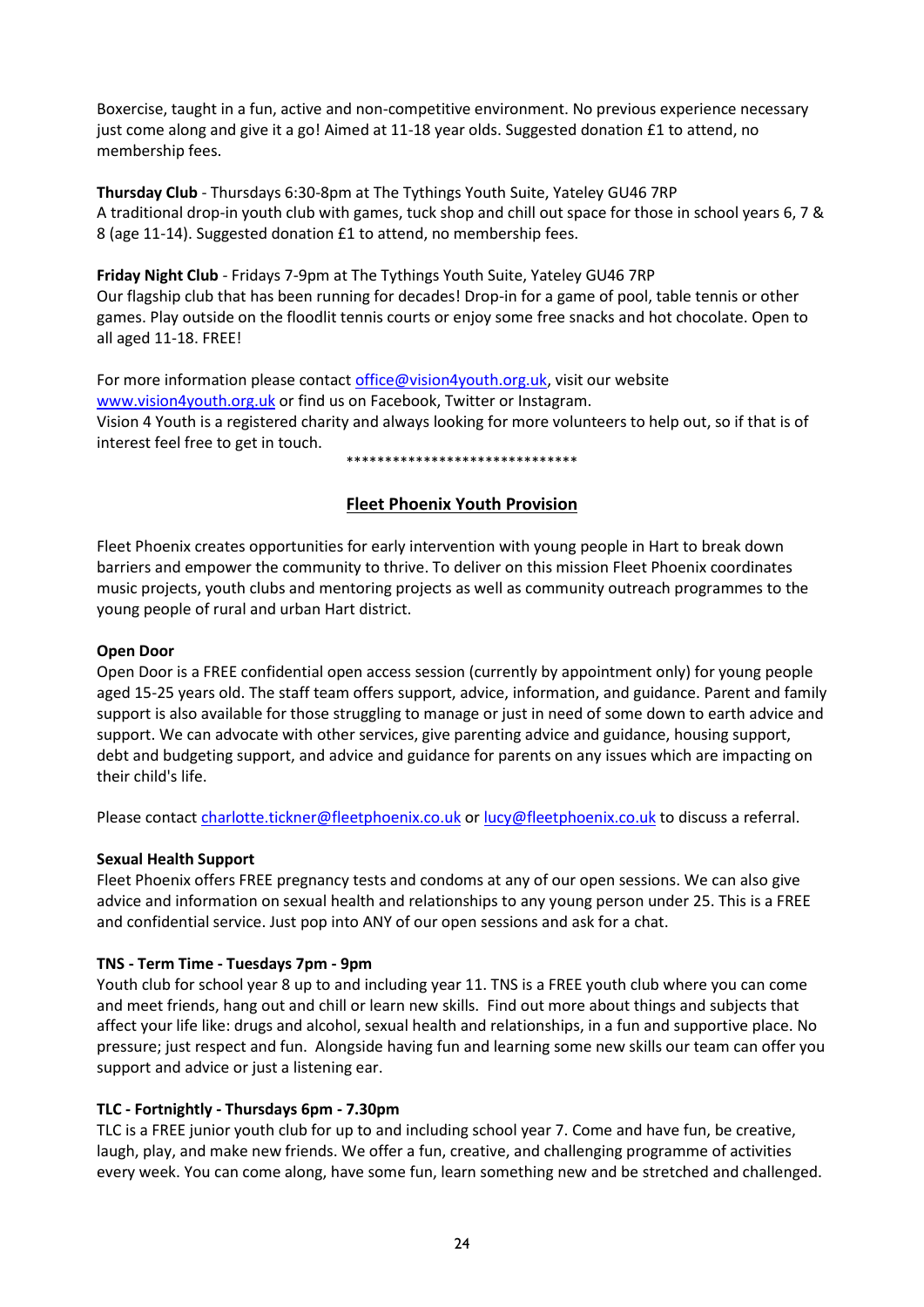#### **Chill and Chat - Weekly - Thursdays 8pm - 10pm**

If you are year 11+ and just want somewhere to hang out, debate the world and chat with mates, feel free to pop in. The staff team will also be able to offer advice and information on any issues affecting your life.

#### **SMART Music - Term Time - Tuesdays 4.30pm - 6.30pm**

SMART Music offers FREE guitar and drum tuition giving young people an amazing opportunity to learn, develop, be creative and express themselves in a safe environment.

#### **Jammin - Term Time - Wednesdays 7pm - 10pm**

Jammin is a FREE band rehearsal space for young, up and coming bands. All young people need to come along with is enthusiasm; we can provide all the instruments and equipment you need to get you going.

#### **Food Bank**

The Fleet Phoenix food store offers food & hygiene parcels to those families most in need. We are nonjudgmental in our support and offer parcels of store cupboard food to help keep the food bills down. (Checks may be made if felt necessary)

If you need help or would like to make a professional referral, please contact Charlotte for more information (charlotte.tickner@fleetphoenix.co.uk)

*For more information about Fleet Phoenix, please visit our website and if you'd like to keep up to date with news and events, like us our Facebook page.* \*\*\*\*\*\*\*\*\*\*\*\*\*\*\*\*\*\*\*\*\*\*\*\*\*\*\*\*\*\*

### **Farnborough Rotary Club**

### **Immediate Help**

We have reasonable funds available both for general charitable purposes and for immediate COVID-19 needs. Just ask and we'll see if we can help. General charity requests will go through our regular procedures, ranking in terms of need, deciding whether we contribute and if so what amount. COVID-19 requests are assessed more quickly.

In either case we view most favourably those which are local and are for a specific purpose. We like to see our contribution making a difference, after all most of our funds come from the community.

We can also offer practical help, sometimes for individuals and sometimes for community activities.

If you think you have a need contact us on 0300 772 7011 (local rates). Whoever answers will ensure the most appropriate person will call you back.

#### **Vocational Team – School and College Activities**

Activity in the team has steadily increased over the past two months despite schools and colleges still battling with the effects of Covid. Communication channels are lively and we have been delighted to be able to respond to several requests for help.

The next six weeks will be dominated by competition activity. This year's topics have generated much interest and we are anticipating a volume of entries by the  $18<sup>th</sup>$  February – the closing date for both Young Writer and Young Artist.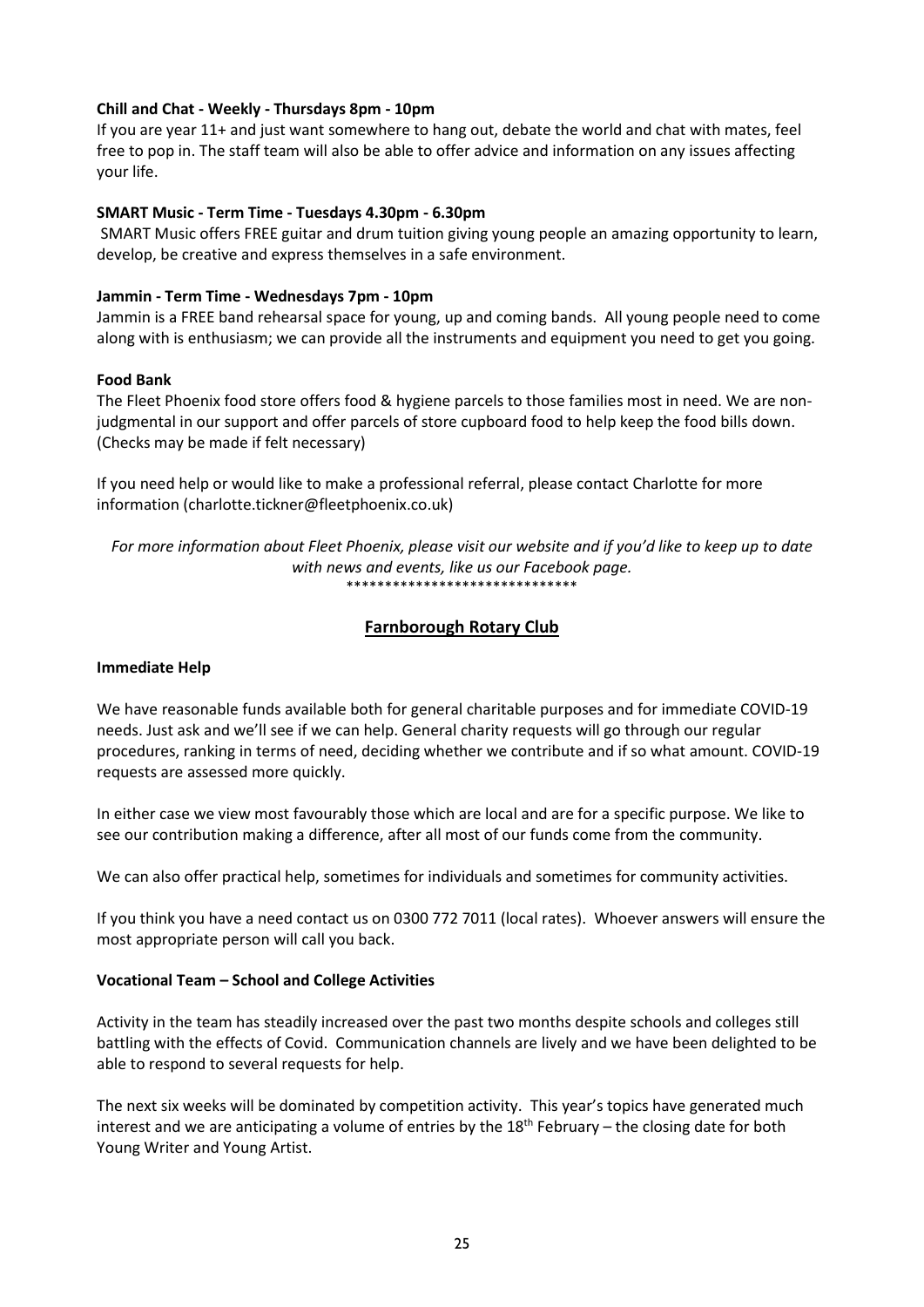The theme for Young Writer is "Environment" and we are confident a number of the students' essays and poems will clearly demonstrate their increasing concerns with endangered species and worldwide pollution. The topic for Young Artist is "Colours of Nature" which gives students the perfect platform to display their love of the vibrant world around us. Based upon the outstanding quality of entries in previous years our judges will again be faced with a daunting task when selecting winners in each age group. Out thanks go to them for their time and support.

We are delighted to announce Spring is approaching and the "Donkey Derby" will definitely take place this year. Full details will be advertised closer to the date, but we are all determined that this year's event will be a special one and that we will be blessed with good weather! More news will also be forthcoming about the celebrations we are planning to commemorate our Queen's Platinum Anniversary so watch this space.

Finally, our offer to help is, of course, ongoing so if you would appreciate the chance to discuss your own ideas, issues or concerns, please contact Mary Madin[e vocational@farnboroughrotary.co.uk](mailto:vocational@farnboroughrotary.co.uk) at any time.

### **Help Rotary!**

Rotary is fun. What we all give is our time. We're always open to people who'd like to join us. We're also open to those short of time but who are willing to pitch in and help on our events and so. Again, give us a call to find out more – 0300 772 7011 (local rates)

\*\*\*\*\*\*\*\*\*\*\*\*\*\*\*\*\*\*\*\*\*\*\*\*\*\*\*\*\*\*

### **3 rd Farnborough Scout Group – Beavers, Cubs, and Scouts**

3<sup>rd</sup> Farnborough Scout Group offers #SkillsForLife and everyday adventure for boys and girls aged between 6 and 18. We are also in need of more adult volunteers to keep the group growing and providing more and more adventures to young people. We are open and offering face-face scouting! To find out more, please visi[t www.3rdfarnboroughscoutgroup.org.uk](http://www.3rdfarnboroughscoutgroup.org.uk/) or emai[l skip@3rdfarnboroughscoutgroup.org.uk](mailto:skip@3rdfarnboroughscoutgroup.org.uk)

#### **Squirrels**

We are planning to open a Squirrels section very soon, this new section is for children aged between 4 and 6. We are currently accepting children onto our waiting list ready to open this exciting new section. We require adult leaders too in order to open this section!

#### **Beavers**

Beaver Scouts are the youngest members aged between 5¾ and 8. They meet weekly to take part in a wide range of activities including games, crafts, singing, visits, and good turns, along with plenty of outdoor activities. Beavers also have the opportunity to take part in the fun and excitement of sleepovers and camps. It may be the first time they spend a night away from home so it's a real adventure for them!

#### **Our regular meeting time for Beavers is a Monday evening 5.30pm – 6:30pm**

#### **Cubs**

For Cubs, excitement and adventure are key. Cubs – aged between 8 and 10½, take part in a wide range of activities designed to be interesting and challenging. They meet weekly during school term and meetings consist of games and activities with plenty of time spent outdoors. Camps and days out are some of the most memorable events of the year for Cubs.

**Our regular meeting time for Cubs is a Monday evening 6:45pm – 8:00pm**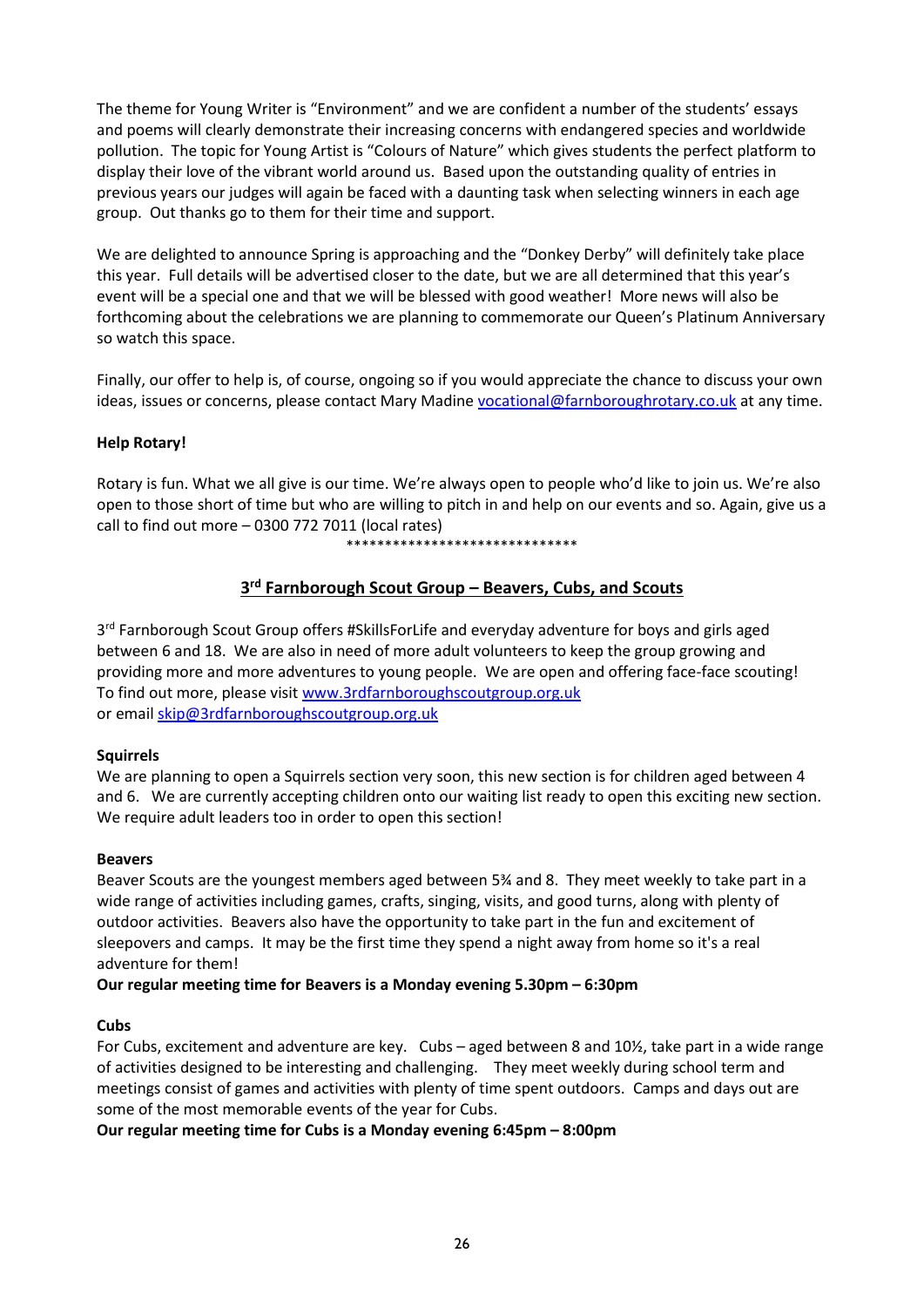### **Scouts**

For Scouts (aged 10½ - 14), outdoor activities feature prominently with the highlight being camping. Throughout the year, Scouts learn various skills such as computer skills, problem solving, map reading, camp cooking, and first aid. Rock climbing, archery, rifle shooting, pot holing, raft racing, photography, and caving are just some of the things our Scouts get up to.

### **Our regular meeting time for Scouts is a Thursday evening 7:00pm – 9:00pm**

### **Explorers**

Our Explorers are a go-getting group of young people aged 14 to 18, meeting weekly to try new things, make new friends, and conquer the small task of changing the world. Being an Explorer is all about discovering the world on your own terms and making the most of what you have, wherever and whoever you are.

## **Our regular meeting time for Explorers is a Friday evening 7:30pm – 9:30pm**

\*\*\*\*\*\*\*\*\*\*\*\*\*\*\*\*\*\*\*\*\*\*\*\*\*\*\*\*\*\*

### **4th Cove Guides - spaces available for more girls**

4th Cove Guides meet in Farnborough on Wednesday evenings term time and have places for girls aged 10 to 14 years to start after the Easter break. If you would like to know more please get in touch with Nicola by emailing[: 4thCoveGuides@gmail.com](mailto:4thCoveGuides@gmail.com)

We run a friendly and fun unit that follows the Girlguiding programme with a very varied programme including two residentials each year (one being a camp and one indoors). We also have weekend outings, favourites include a Bournemouth beach day, BBQs, activity days and more!

Please get in touch either if you daughter is already 10, but we do keep a list of girls aged 9 ready for them to join at 10.

#### \*\*\*\*\*\*\*\*\*\*\*\*\*\*\*\*\*\*\*\*\*\*\*\*\*\*\*\*\*\*

### **Maple Vue Nursery – Early Years Educator vacancy**

We have the following exciting job opportunity available at **Maple Vue Nursery, Belle Vue Road, Aldershot. GU12 4RZ**

### **Early Years Educator – Various Hours available – to be discussed at interview All year round & Term time positions available**

**Do you have:** 

- Level 3 Early Years qualification
- Experience of working with children aged 0-5
- Understanding of the EYFS
- Experience of working as part of a team
- 1<sup>st</sup> aid / Safeguarding training
- Knowledge of online learning journals?

If you think this may be the job for you and you would like more information, please contact us on 01252 343 772. Disclosure & Barring checks required. Please note, a Children's Links application form will need to be completed

**To view the full job description or apply please visit our web page [www.childrenslinks.org.uk](http://www.childrenslinks.org.uk/)** \*\*\*\*\*\*\*\*\*\*\*\*\*\*\*\*\*\*\*\*\*\*\*\*\*\*\*\*\*\*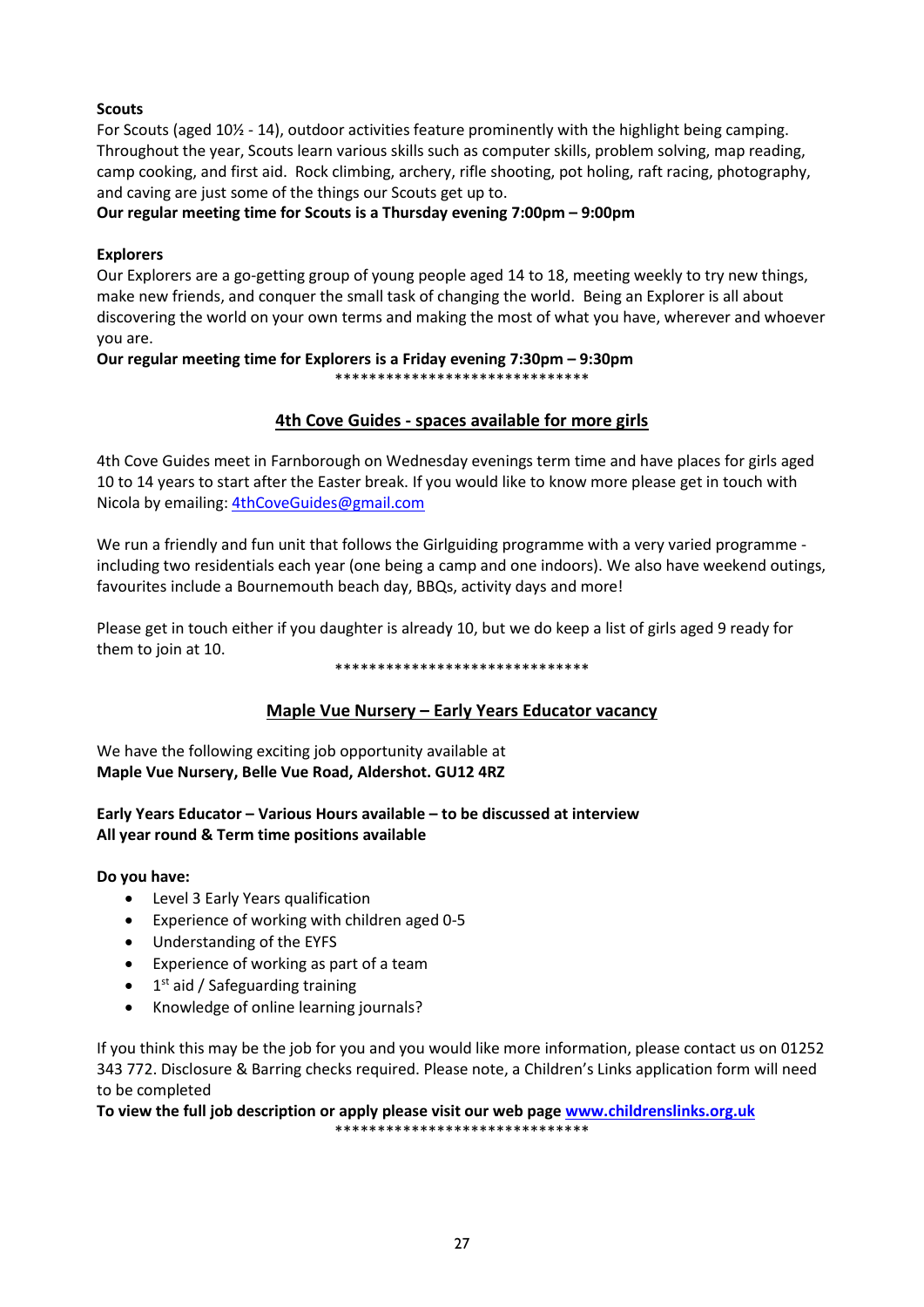## **SKILLS, TRAINING, WORK**

### **New scheme offers job support for young people**

Young people in Rushmoor and Hart looking for help with employment and training can get support through a new website and fortnightly drop-in sessions.

Rushmoor Borough Council is working with Hart District Council and Basingstoke & Deane Borough Council to launch the North Hants Employment and Skills Zone, a dedicated service for young people aged 18 to 24.

As part of this service, a new website, [www.esznorthhants.org.uk](http://www.esznorthhants.org.uk/) brings together a host of employment, skills, training and careers information to one place, to make it easier for young people to find out what support there is locally, including:

- Job search tools and local vacancies
- Information on training and work experience opportunities
- Career-focused events and activities
- Signposting to local wellbeing and finance support
- Business start-up advice
- Chat function hosted by careers professionals

Young people can also subscribe to the website for free access to careers toolkits, discussion forums and online training.

Alongside the new website, the councils will be offering in-person drop-in sessions every fortnight in Aldershot and Basingstoke, giving young people the chance to find out more about the help available, meet local employers and get support to help them move into employment.

Aldershot's local hub will be based at the Karuna Coffee in Wellington Street, Aldershot, every other Monday. The next sessions will be taking place today (Monday 31 January) and on Monday 14 February, when young people looking for support can drop in any time from 2pm until 4pm. Check the North Hants Employment Skills zone website for details of other sessions.

To find out more about the North Hants Employment and Skills Zone, go to [www.esznorthhants.org.uk](http://www.esznorthhants.org.uk/) or emai[l skills@rushmoor.gov.uk.](mailto:skills@rushmoor.gov.uk)

\*\*\*\*\*\*\*\*\*\*\*\*\*\*\*\*\*\*\*\*\*\*\*\*\*\*\*\*\*\*

### **Traineeship Plus**

#### **Information for organisations referring young people**

A traineeship can prepare young people for their future careers, helping them to move into further education, get ready for the world of work through work experience and improve their chances of getting an apprenticeship or other job. Whilst on programme, they will receive support with English, maths and ICT through engaging and interesting activities related to the workplace and they will also develop their employability skills and work towards an accredited employability qualification. **This programme is aimed at:**

- Young adults aged 16-24 (posts GCSE's)
- 25 years old with ECHP
- Young people who do not hold any formal post 16 qualifications.
- Young people who already hold up to a level **3 qualification, (now eligible for this programme)**.
- Unemployed, or have little or no work experience, but are motivated to learn and undertake a work placement. (young adults who are not employed more than 16 hours a week)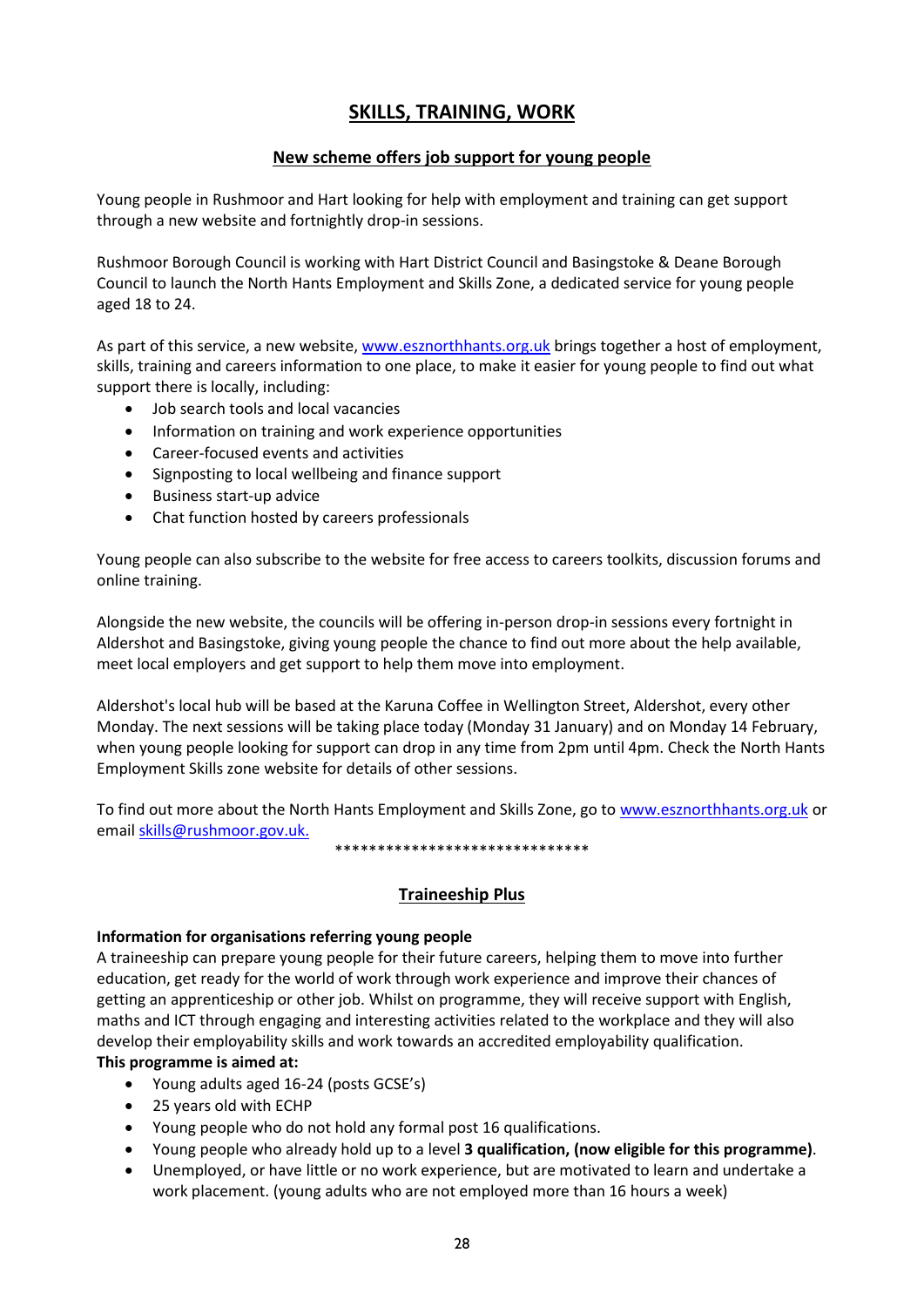#### **Financial support:**

Work placements are unpaid, but trainees maybe entitled to receive additional financial support subject to individual circumstances.

Applicants in receipt of Jobseeker's Allowance or Universal Credit will continue to claim these benefits whilst attending the programme.

**To find out more or to refer a young person to this programme please contact:**

[skills.participation@hants.gov.uk](mailto:skills.participation@hants.gov.uk)

\*\*\*\*\*\*\*\*\*\*\*\*\*\*\*\*\*\*\*\*\*\*\*\*\*\*\*\*\*\*

## **FUNDING & GRANTS CURRENTLY AVAILABLE**

### **Energise YOUth Funding – Open Now**

Energise YOUth funding is available now for groups supporting 14-19-year-olds who are not regularly active. In particular, we want to support those who are vulnerable or facing disruption in their lives. We also want to support those who are underrepresented in sport, e.g. girls and young people with disabilities.

The link to our webpage is here: [https://www.energiseme.org/funding-support/finding](https://www.energiseme.org/funding-support/finding-funding/energise-youth-funding/)[funding/energise-youth-funding/](https://www.energiseme.org/funding-support/finding-funding/energise-youth-funding/)

You can submit applications for £500 to £10,000. Applications MUST be received by midnight on Monday 28th February. Rushmoor is a priority area for Energise Me. Any group who might be interested but are put off by the tight timeline, or might want a chat first, feel free to contact Emma Dovener, Youth Project Manager, at **emma.dovener@energiseme.org** 

#### \*\*\*\*\*\*\*\*\*\*\*\*\*\*\*\*\*\*\*\*\*\*\*\*\*\*\*\*\*\*

### **Grants from Rushmoor Borough Council**

### **Farnborough Airport Community Environmental Fund**

This fund is open to all voluntary and community groups within a 3-mile radius of the centre of Farnborough Airport to apply for funding for an environmental project, this includes parts of Hart (see map on website). Applications are welcome from schools providing you can show wider community benefit. The fund has recently been topped up with £53,108, so there is £77,123 available for allocation!

Details and the online application form can be found at [www.rushmoor.gov.uk/airportfund](http://www.rushmoor.gov.uk/airportfund) \*\*\*\*\*\*\*\*\*\*\*\*\*\*\*

#### **Rushmoor Community Lottery**

The Lottery is now into its fifth year and is continuing to raise funds for over 100 good causes. The total raised to date is over £137,000! All this goes directly to the good causes or via Community Fund grants. We'll be opening the next round of grants in Spring. These grants are only available to good causes, so why not sign up to benefit from regular fund raising and the opportunity to bid for a grant too! [www.rushmoorlottery.co.uk](http://www.rushmoorlottery.co.uk/)

\*\*\*\*\*\*\*\*\*\*\*\*\*\*